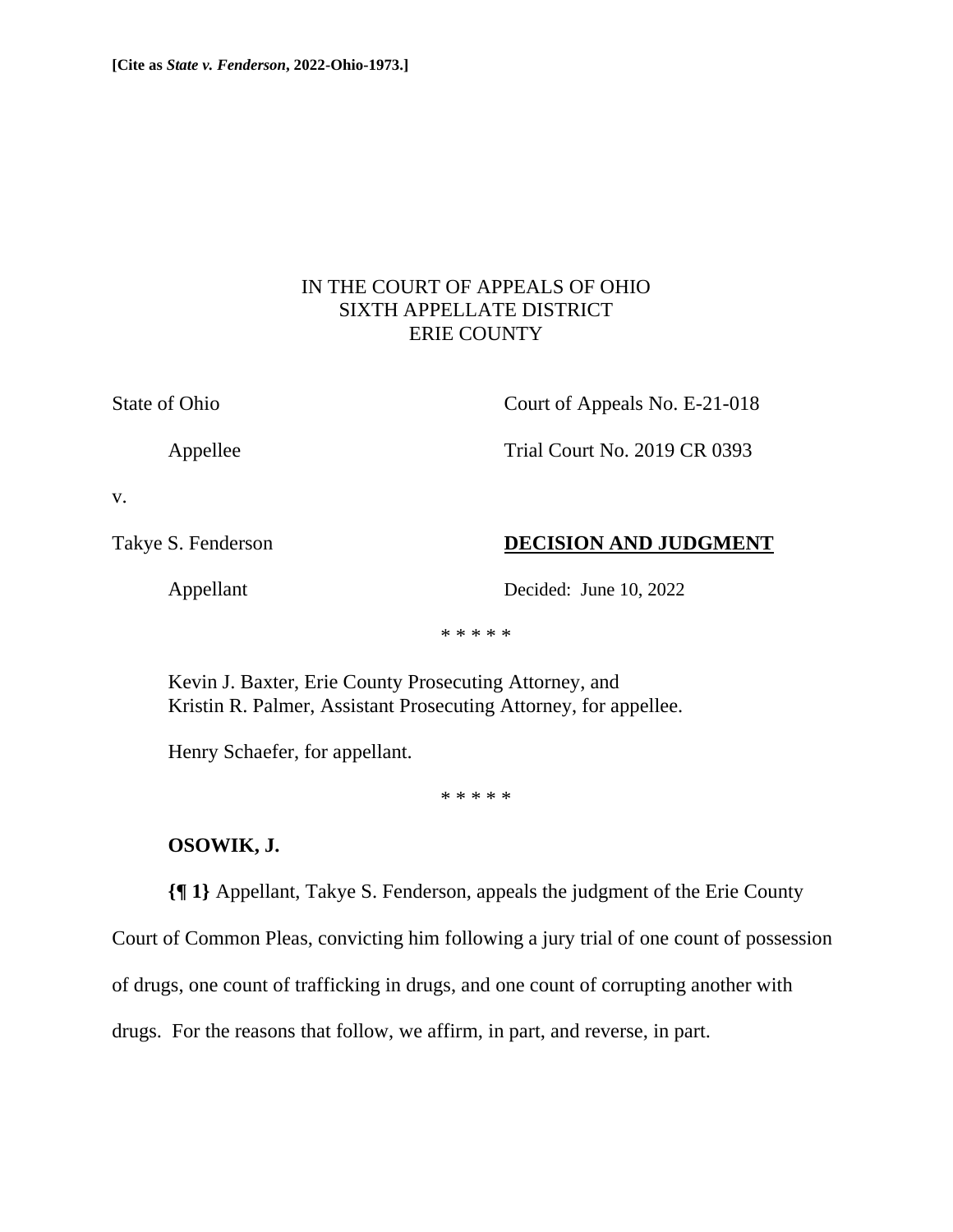#### **I. Facts and Procedural Background**

**{¶ 2}** On November 14, 2019, the Erie County Grand Jury indicted appellant on four counts, including one count of possession of a fentanyl-related compound in violation of R.C. 2925.11(A) and  $(C)(11)(b)$ , a felony of the fourth degree, one count of trafficking in a fentanyl-related compound in violation of R.C. 2925.03(A)(1) and (C)(9)(c), a felony of the fourth degree, one count of receiving stolen property in violation of R.C. 2913.51(A) and (C), a felony of the fifth degree, and one count of having weapons while under disability in violation of R.C. 2923.13(A)(2) and (B), a felony of the third degree. Later, on February 12, 2020, the Erie County Grand Jury indicted appellant on a fifth count, corrupting another with drugs in violation of R.C.  $2925.02(A)(3)$  and  $(C)(1)$ , a felony of the second degree. Prior to trial, the count of receiving stolen property was dismissed.

**{¶ 3}** Appellant was initially represented by a public defender. On January 3, 2020, appellant retained attorney Jonathan McGookey to represent him. McGookey moved for leave to withdraw as counsel on April 9, 2020, which the trial court granted. The public defender re-entered his appearance on May 18, 2020. On June 11, 2020, appellant retained attorney Michael Duff to represent him. On July 10, 2020, Duff moved for leave to withdraw as counsel, which the trial court granted. On July 27, 2020, appellant retained attorney R.J. Budway.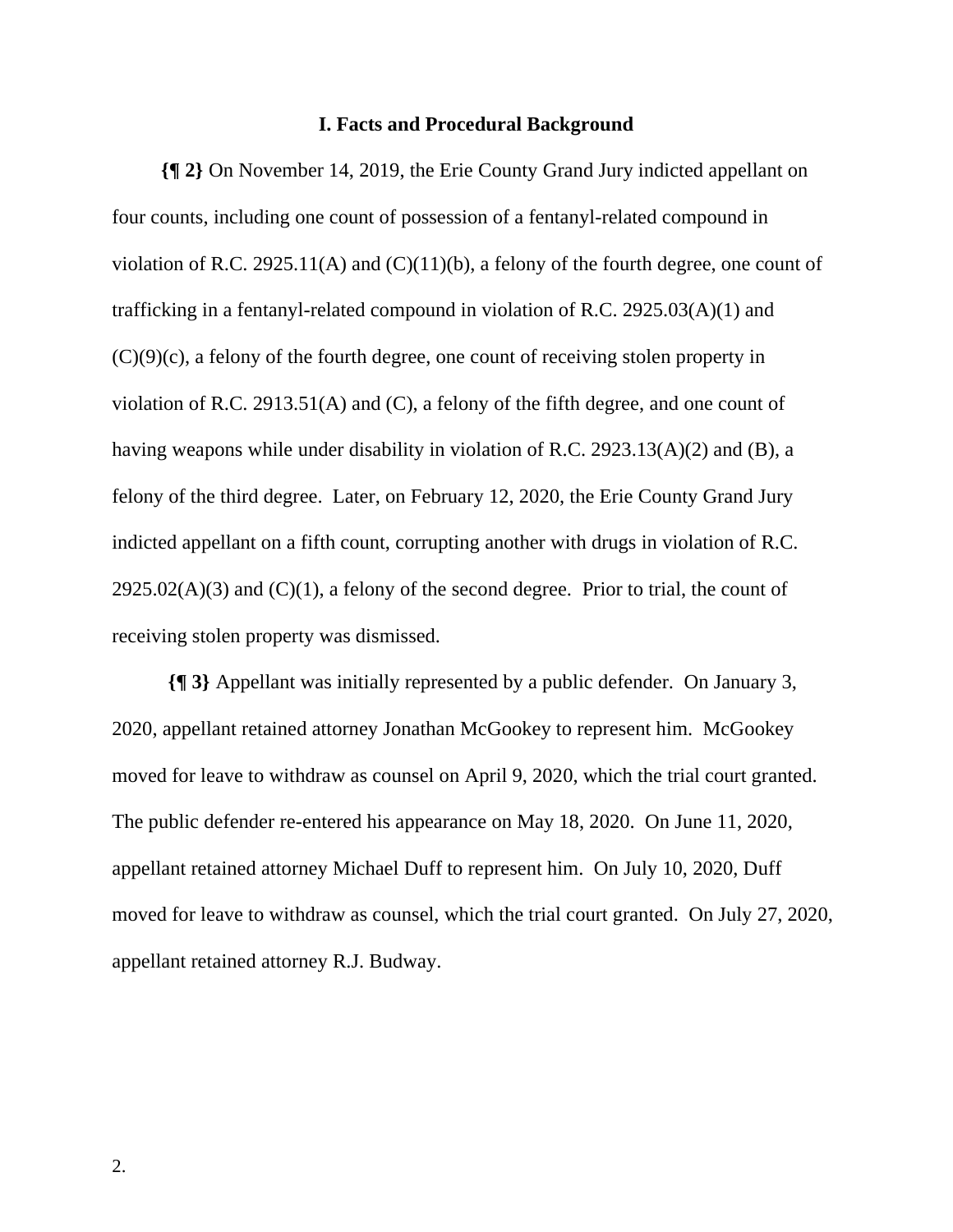**{¶ 4}** On December 15, 2020, the matter was scheduled for a jury trial beginning on May 17, 2021.

**{¶ 5}** On March 19, 2021, Budway moved for leave to withdraw as counsel. On the same day, he also moved for leave to file pre-trial motions to suppress and for a change of venue. A hearing was held on March 23, 2021. At the hearing, it was discussed that following Budway's agreement to represent appellant, appellant was indicted in a separate case on several counts, including murder, which added obvious complexity to Budway's representation of appellant.<sup>1</sup> Budway argued that appellant was not meeting his contractual obligations, and that he needed to be paid within one week in order to be able to adequately prepare for trial. Appellant argued that he was or would be making payments to Budway, and the original agreement was that he would pay Budway before trial. Furthermore, appellant argued that none of his attorneys had filed relevant motions, such as a motion to suppress, despite his request to do so. The court responded to appellant, "[H]e's telling you right now that he needs the money within a week, and if you can't come up with it, then I'm sorry. I can't make him stay on this case." After the state emphasized that the court could force Budway to stay on the case, and noted the court's rule that another attorney has to come on before the current attorney could withdraw, the court informed appellant that Budway was representing him on the case

<sup>&</sup>lt;sup>1</sup> In case No. 2020-CR-0046, appellant was originally indicted on February 12, 2020, with one count of having weapons while under disability, and one count of tampering with evidence. On August 20, 2020, appellant was indicted on additional charges of murder, involuntary manslaughter, and tampering with evidence.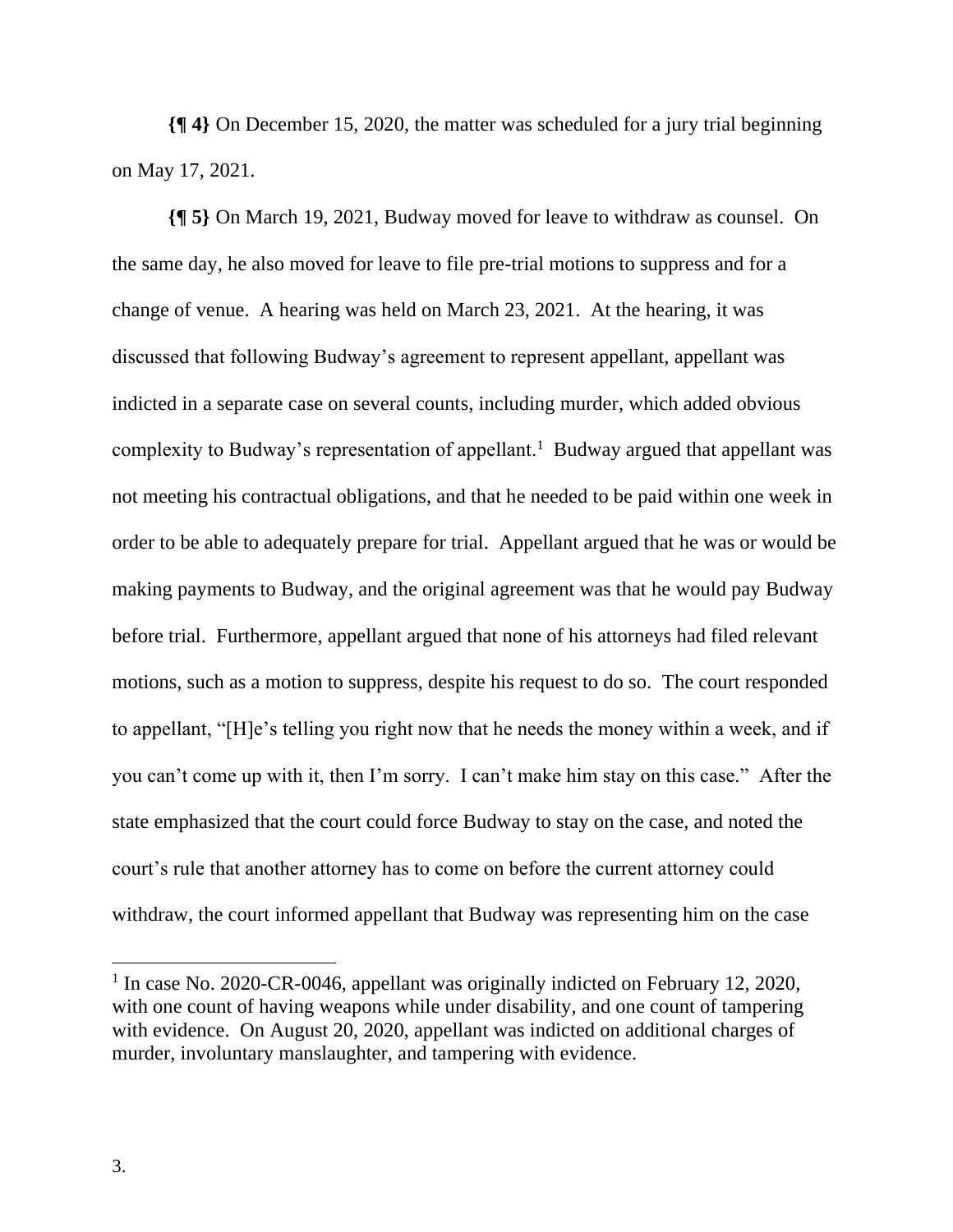until another attorney entered an appearance. The trial court ended the hearing by giving appellant one week to meet his contractual obligation to Budway, and two weeks to file any pre-trial motions.

**{¶ 6}** No motions were filed by appellant within the two weeks. On May 10, 2021, one week before the scheduled trial date, the trial court denied Budway's March 19, 2021 motion to withdraw. The next day, appellant filed a motion to suppress evidence discovered during the search of a vehicle. The trial court denied the motion on May 13, 2021, finding that it was untimely.

**{¶ 7}** Ultimately, the matter proceeded to a four-day jury trial beginning on May 17, 2021. Prior to voir dire, appellant orally moved for a continuance. Budway explained that almost immediately following the March 23, 2021 hearing, appellant requested his case file, which Budway gave to him. Budway did not hear anything further from appellant, and assumed that appellant would be retaining new counsel. Budway then described that on April 27, 2021, he was at court for a separate case, and discussed the matter of his representation of appellant with the court and the state. Budway learned that the trial court was not going to allow him to withdraw, and that he would proceed as appellant's counsel either as private counsel, or as his court-appointed attorney. Around that time, Budway also received supplemental discovery from the state in preparation of trial. Budway contacted appellant, and met with him twice in preparation of trial. Budway argued to the court that he has spent most of his time since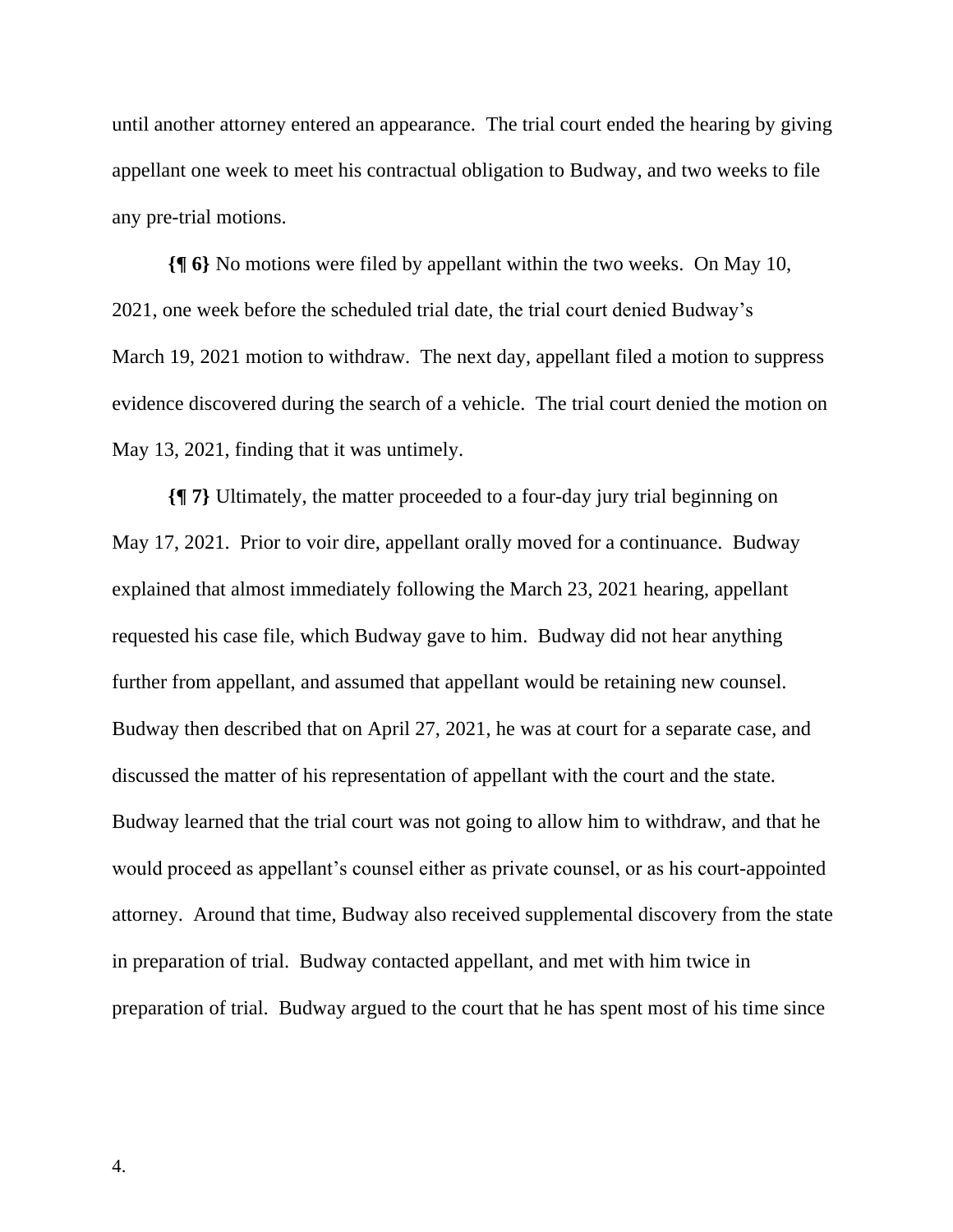April 27, 2021, attempting to get the case ready for trial, but that he has not had the opportunity to go over the evidence as thoroughly as he would have liked.

**{¶ 8}** Upon consideration, the trial court commented that appellant has known of the trial date for many months, and did nothing. In particular, despite requesting the case file, appellant did not hire a new lawyer, nor did appellant return to the court and ask for a lawyer to be appointed. Therefore, the court denied appellant's oral motion for a continuance.

**{¶ 9}** At the trial, the following evidence was presented.<sup>2</sup> Officer Richard Henderly of the Perkins Township Police Department testified that on the morning of August 22, 2019, he responded to a call of an unresponsive male in a home in Erie County. When he arrived at the scene, he was led to an upstairs bedroom where a man was crying on top of another man. The man laying underneath, later identified as 26 year-old Joseph Morgan, appeared to not be breathing and there was red foam coming from his nose and mouth, and which was all over his chest. Joseph was pronounced dead at the scene. The man crying on top of Joseph was his father, Monte Morgan.

**{¶ 10}** Monte testified that Joseph had recently moved to the area from St. Louis. In July 2019, Joseph admitted to Monte that he had a problem with drug addiction, and Monte helped Joseph check in to a rehab center. Joseph completed the inpatient portion

 $2$  Following the trial, the jury acquitted appellant on the charge of having weapons while under disability. That charge is not a subject of this appeal, and thus we will not discuss the evidence that was presented as it relates to that charge.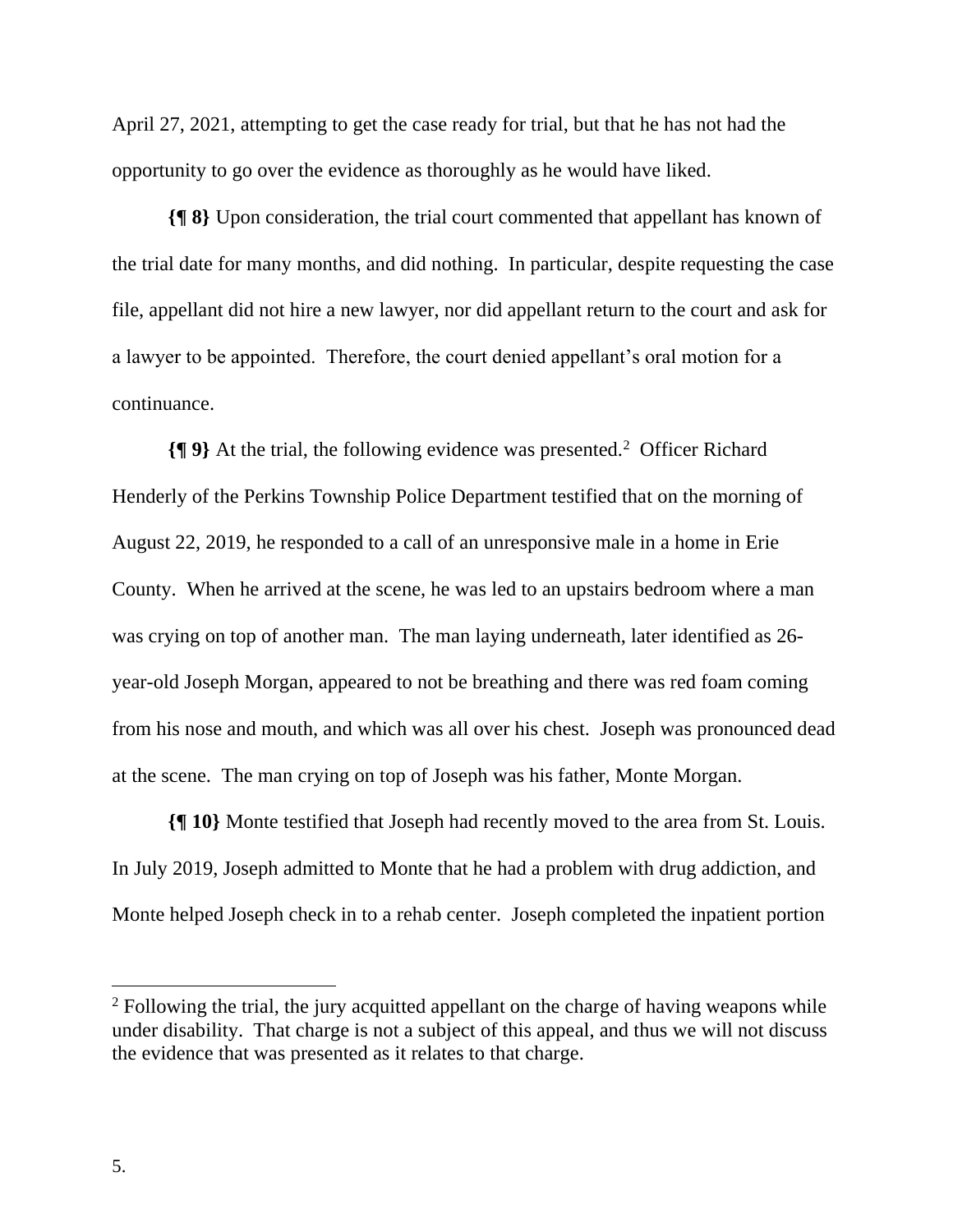of the rehab and was released to outpatient services. He was also given a prescription for Vivitrol.

**{¶ 11}** Monte testified that sometime around Joseph's stay in rehab, he was driving in his truck with Joseph when a car swerved in front of them, honked, and made a hard left into a parking lot as if trying to get Monte to pull into the parking lot as well. A second or two later, Joseph's phone rang, and Monte overheard Joseph speaking with the person who had just swerved in front of them. Joseph explained to his father that it was a friend from "the Tims"—a local apartment complex—that he goes and visits. Monte identified the driver of the car as appellant.

**{¶ 12}** On August 21, 2019, Joseph had a fight with his girlfriend, with whom he had recently had a child, regarding the fact that his name was not listed on his baby's birth certificate. Joseph's girlfriend obtained a restraining order against him, and so that night Joseph stayed over at Monte's house. Joseph shared a room with "CJ," Joseph's cousin, who also was staying at Monte's house. Monte testified that he last saw Joseph around midnight when Monte woke up and went into the kitchen to get a snack and a drink. Monte saw Joseph sitting in the kitchen with his phone in his hand and his hand on his head, looking lost and depressed. Monte, knowing of the potential for relapse, went to Joseph and put his arm around him, and put his head against Joseph's, and told Joseph to stay strong and that they would get through the situation.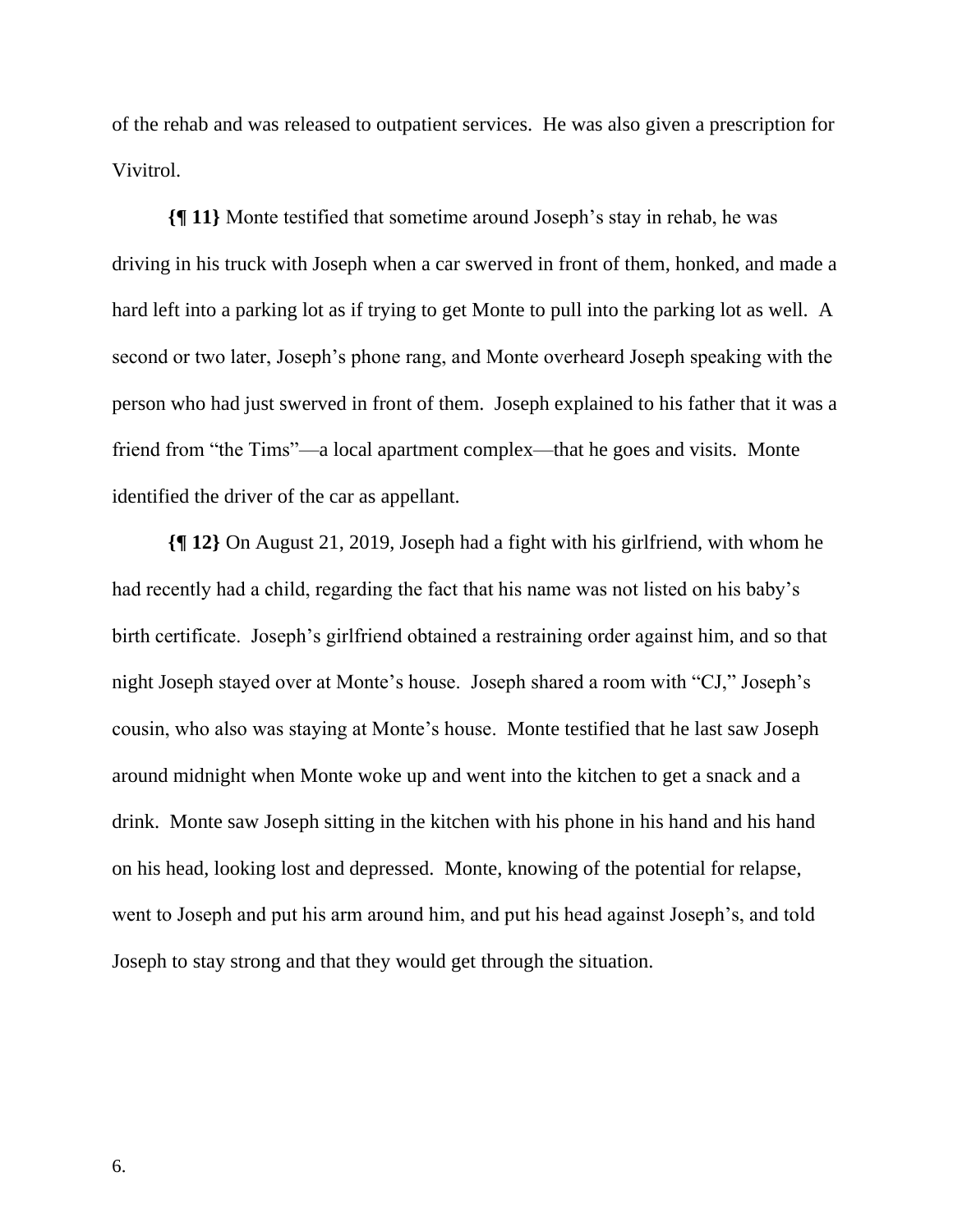**{¶ 13}** The next morning, Monte was awoken by CJ, who told him that something was wrong with Joseph. When Monte entered the room, he grabbed Joseph and realized that Joseph's body was cold. Monte immediately knew that Joseph was dead.

**{¶ 14}** Monte later met with police detectives, and turned over Joseph's phone, which he found in the bed with Joseph. A few days later, Monte summoned the strength to go into Joseph's room again. Monte picked up the pair of pants that Joseph was wearing the night before he died. Inside one of the pockets were two blue pills. Monte took those pills out of the house and called the police detective.

**{¶ 15}** Katie McKitrick, the Director of Public Health Nursing at the Erie County Health Department testified that Joseph began voluntary inpatient rehab on July 30, 2019, and was released on August 6, 2019. Upon his release, Joseph was given a 30-day supply of an oral form of Vivitrol. He then had a follow-up appointment on August 15, 2019. Joseph had an additional appointment scheduled for August 23, 2019, the day after he died.

**{¶ 16}** CJ testified that he became aware that Joseph had a drug problem in July 2019. On several occasions, CJ would accompany Joseph to the Tims. CJ testified that typically he would ride with Joseph over to the Tims, and once there, Joseph would exit the vehicle and meet up with appellant. On one of those occasions, Joseph introduced CJ to appellant. CJ also testified that one time he went with Joseph to a bar in Fremont, which CJ assumed Joseph went into to purchase some items.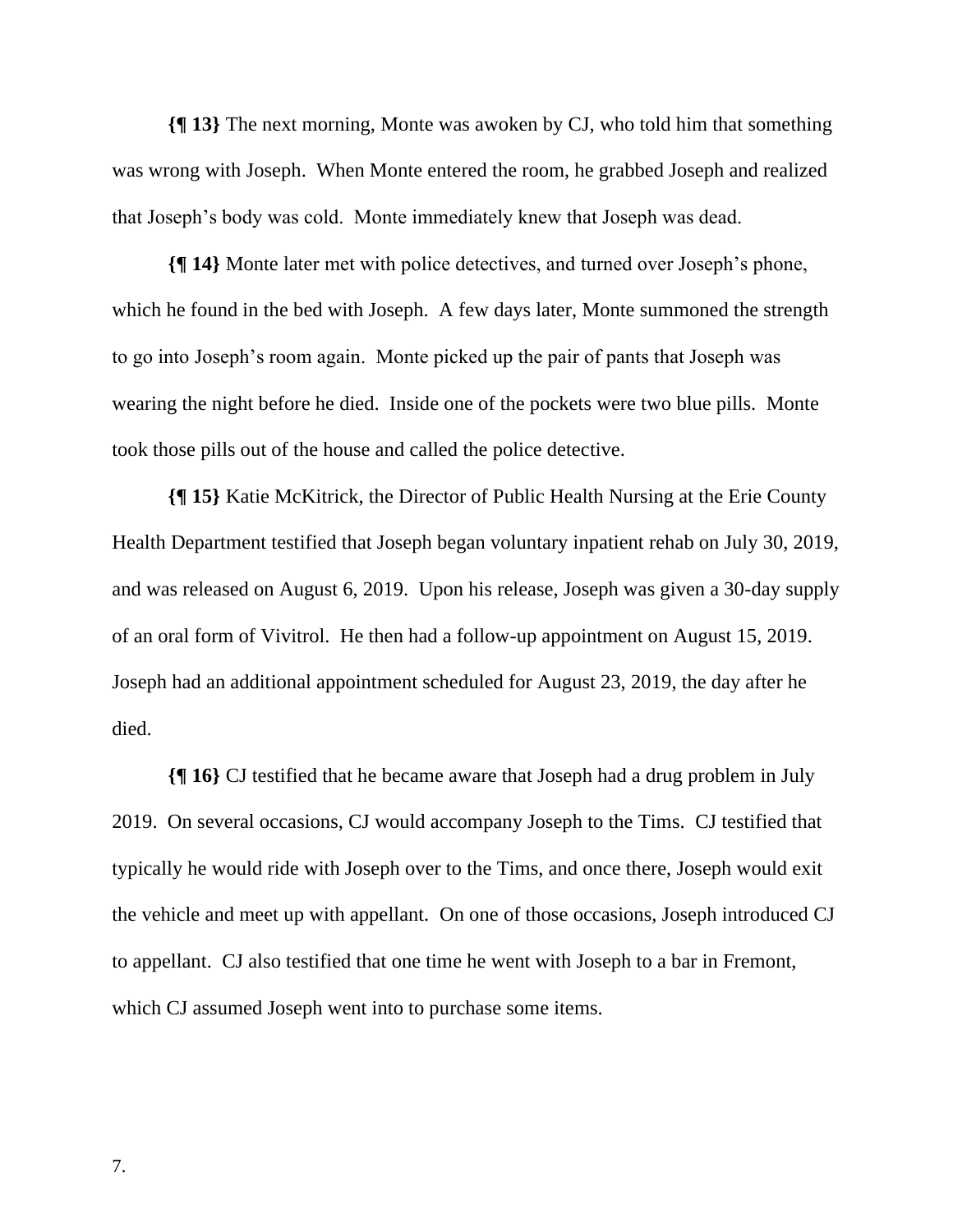**{¶ 17}** CJ explained that he first learned of appellant in April or May 2019, when Joseph returned home from the Convenient Store. Joseph told CJ that he was standing in line when he was approached by appellant. According to CJ, appellant told Joseph that he had heard about him, and wanted Joseph "to stop going through the middleman and just come through him directly."

**{¶ 18}** Perkins Township Police Detective Joe Rotuno testified that he responded to the call of an unresponsive male at Monte's house. Rotuno testified that while there, he recovered a cell phone that was in Joseph's bed at the time he died. The phone was unlocked when he found it, and as Rotuno was examining the contents of the phone, he identified text messages that he understood to be indicative of a drug transaction. Specifically, the text messages began on the evening of August 21, 2019, and continued into the early morning hours of August 22, 2019. The text messages detailed plans to meet, with Joseph stating "I'mma come meet chu I only need 2 for now." Seven minutes later, at 12:48 a.m., Joseph texted "leem know for a crash out fam." Two minutes later, at 12:50 a.m., Joseph received an incoming call from the same number that he had been exchanging text messages with. The incoming call lasted 27 seconds. Seven minutes later, at 12:57 a.m., Joseph made a two-second outgoing phone call to the same number, followed by an outgoing phone call to the same number at 12:58 a.m., which lasted four minutes and three seconds.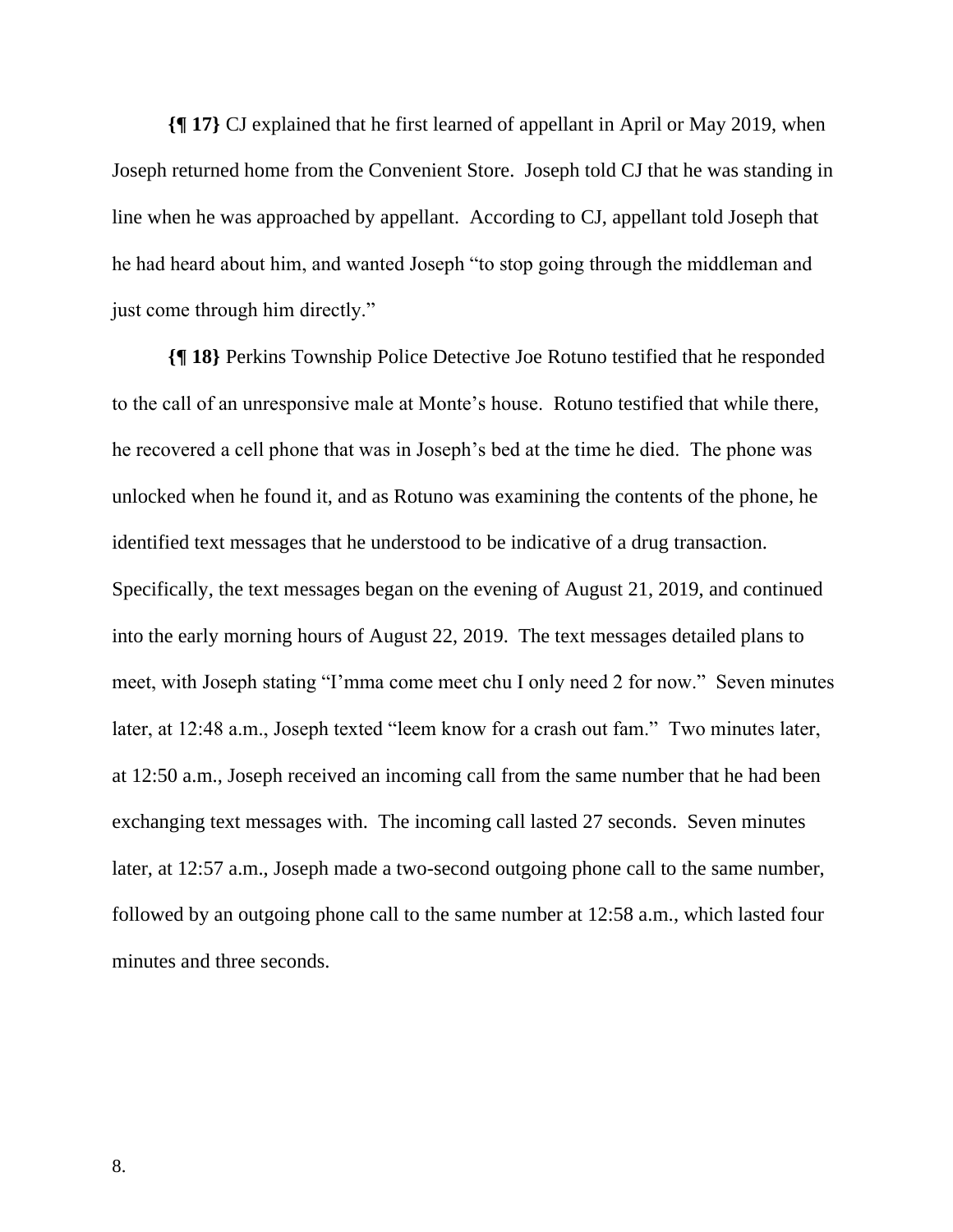**{¶ 19}** Rotuno testified that he then organized a controlled buy on August 23, 2019. Using Joseph's phone, Rotuno texted the same phone number, asking for the "same as last." Rotuno received an immediate response, "Bet." Rotuno then texted the phone number at 2:04 p.m., "I'll be at Convenient in twenty u good." Rotuno received a response at 2:05 p.m., "Yessir." At 2:16 p.m., Rotuno received another response asking "You sure?" Rotuno replied, "Yeah, got 200 now u bump it up." The other phone number responded, "You know you my guy how far are you." After additional messaging, at 2:32 p.m., Rotuno texted "I'm here now." The other phone number responded at 2:33 p.m., "Tims?" Rotuno immediately texted back, "Convenient, down from my dads." At 2:34 p.m., Rotuno received a reply, "Come the Tims." Rotuno responded that he could not go to the Tims because he had his eight-year-old cousin with him. At 2:36 p.m., the other phone replied, "Here I come."

**{¶ 20}** As Rotuno was reading the final text, he looked up and saw appellant coming in a silver car with a cell phone in his hand, heading towards the Convenient Store. Rotuno testified that he had previous knowledge that appellant did not have a driver's license. Rotuno observed appellant park in front of the Convenient Store and wait for about 20 or 30 seconds with the car still running. Appellant then exited the car and approached the doors of the Convenient Store. Appellant opened the doors and looked in the store, but did not go into the store. Rotuno testified that it appeared that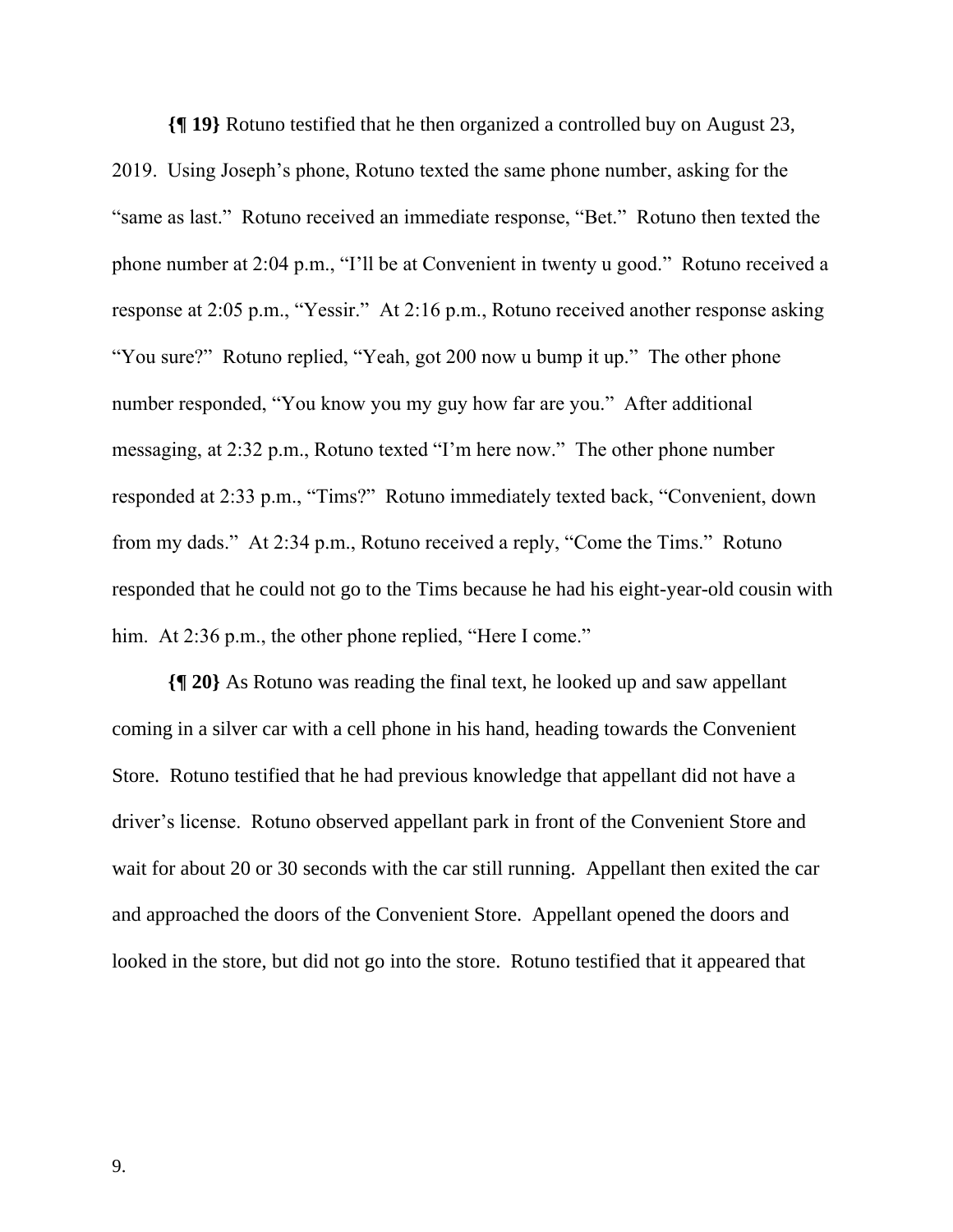appellant was looking for someone in the store. Rotuno then observed appellant head back towards the silver car.

**{¶ 21}** At that point, Rotuno made the decision to detain appellant. Rotuno testified, however, that as he was pulling into the parking lot in his unmarked vehicle, appellant recognized him. Appellant then walked past the silver car and headed towards the side of the building, where Rotuno believed appellant would have started running. Rotuno and Detective Ron Brotherton of the Sandusky Police Department were able to detain appellant before that happened.

**{¶ 22}** According to Rotuno, as soon as he brought up the silver car after detaining appellant, appellant stated, "I wasn't driving that car. I don't know anything -- that's not my car." Rotuno then obtained the cell phone that was in appellant's hand. Using his own phone, Rotuno called the phone number that he had been texting moments earlier to set up the controlled buy, and appellant's phone rang.

**{¶ 23}** Rotuno then walked by the silver car, which was still running, and observed suspected narcotics that appeared to be packaged for sale, sitting in plain view on the center console of the vehicle. Rotuno seized the narcotics, which he described as 10 pills that were inscribed like pharmaceutical prescription pills, with the inscription "M 30."

**{¶ 24}** A few days later, on or around Tuesday, August 27, 2019, Rotuno received a message from Monte, informing him that Monte found two pills in Joseph's bedroom.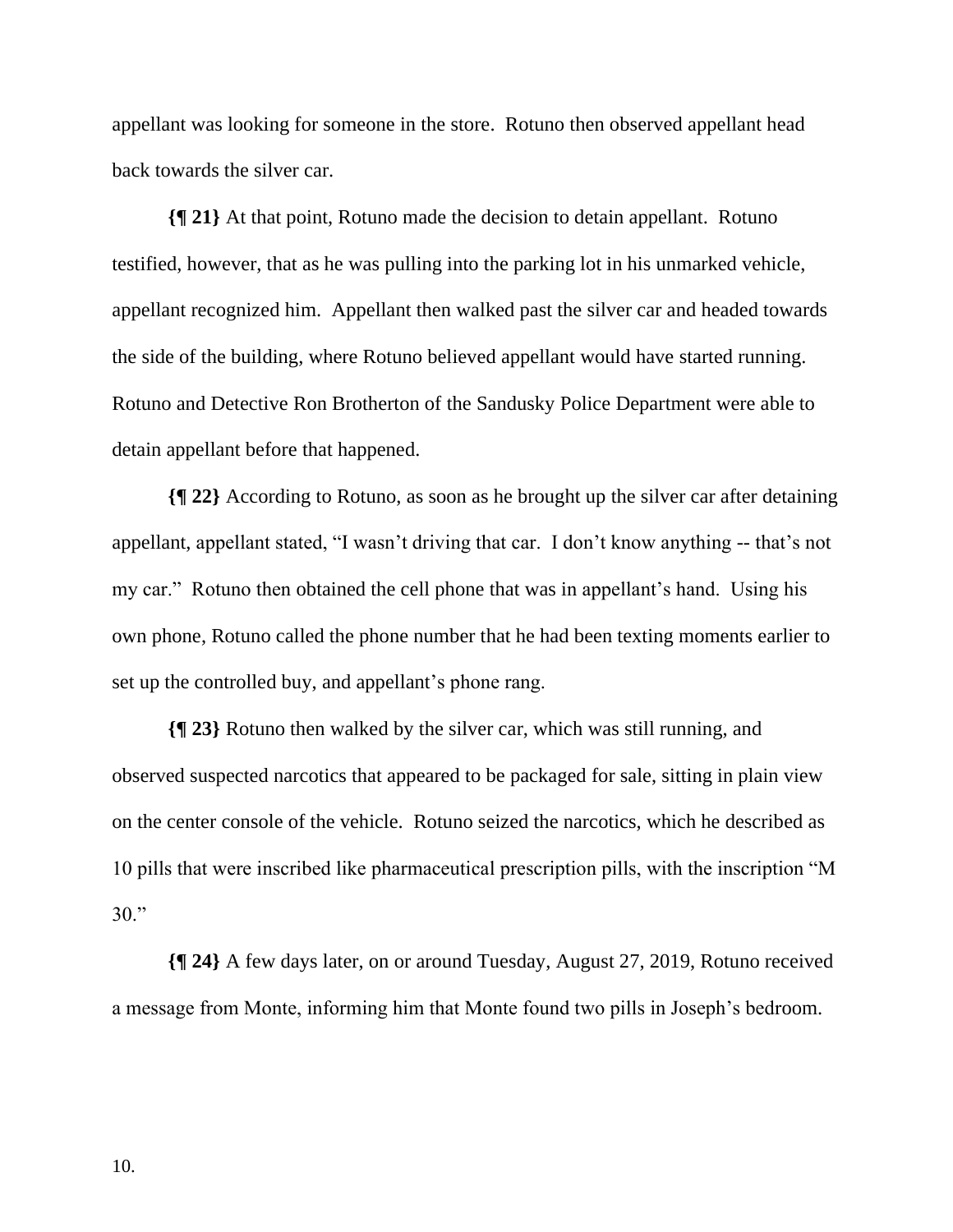When Rotuno went to retrieve the pills, Monte was not home, but his brother-in-law showed Rotuno where Monte had secured the pills in the garage. Rotuno testified that the two pills appeared to be almost identical to the pills recovered from the silver car.

**{¶ 25}** On cross-examination, Rotuno acknowledged that the text messages between Joseph and appellant did not mention any drugs by name, did not mention a quantity other than the number "2", and did not mention a price. Rotuno also admitted that there were no witnesses who observed appellant provide the drugs to Joseph on the night that Joseph died. Furthermore, Rotuno acknowledged that he did not question any of the people living in the house with Joseph as to whether they provided drugs to him. Finally, Rotuno identified a police report from the Ohio State Highway Patrol that indicated that appellant's acquaintance, A.P.—who was also the owner of the silver car was stopped on June 28, 2019, and was found to be in the possession of five pills that were marked "M 30."

**{¶ 26}** Ryan Sorrell also testified for the state. Sorrell was an inmate at Marion Correctional Institution. In exchange for his testimony, Sorrell was offered to serve the remainder of his prison sentence at the Erie County Jail. Sorrell testified that while in prison, he heard appellant say something to the effect of "How was I supposed to know it was gonna kill him. He was my best friend." Sorrell clarified that appellant was speaking about the pressed pills, and that appellant did not know that there was something in the pills other than what was supposed to be in them.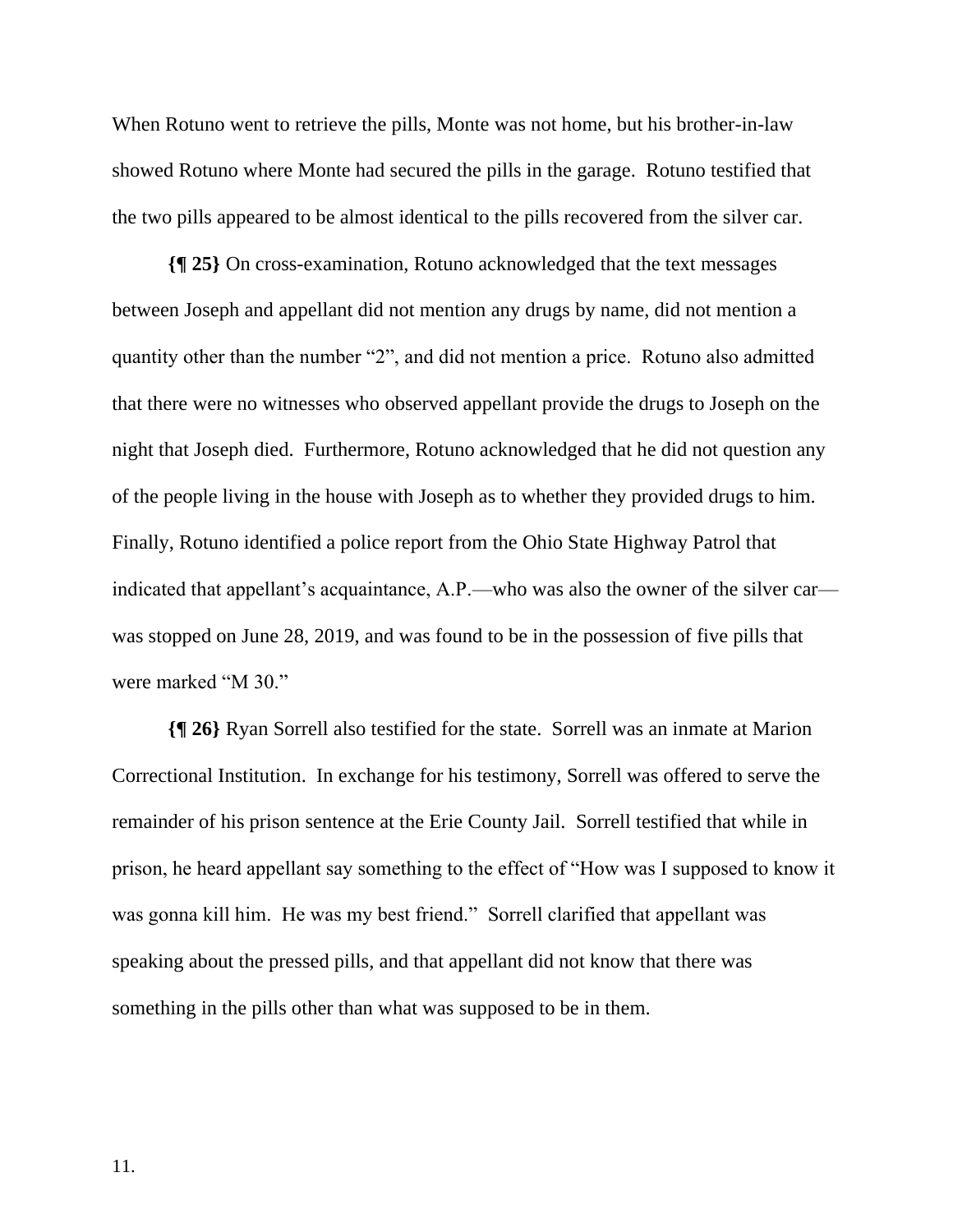**{¶ 27}** Emily Miller, a forensic scientist with the Ohio Bureau of Criminal Investigation, testified that she analyzed two separate submissions from the Perkins Township Police Department. The first was a group of ten pills, which she described as round and light-green in color. The pills were marked "M 30," which she testified was associated with Oxycodone, but she noticed that they were slightly irregular in shape. Miller's analysis of the pills discovered that they contained fentanyl. The ten pills had a combined weight of 1.10 grams, plus or minus .04 grams. The second submission that Miller analyzed was a group of two pills that were similarly round and light-green in color. The two pills were also marked "M 30," and also tested positive for fentanyl. The two pills had a combined weight of .22 grams, plus or minus .04 grams. On crossexamination, Miller testified that she did not compare the two groups of pills against each other.

**{¶ 28}** Dr. Cynthia Beisser, a deputy coroner for the Lucas County Coroner's Office, testified that she conducted the autopsy on Joseph. Based upon her examination and the toxicology results, she determined to a reasonable degree of medical certainty that Joseph died of fentanyl toxicity.

**{¶ 29}** The state's final witness was Dr. Robert Forney, Jr., a forensic toxicologist for the Lucas County Coroner's Office. Dr. Forney testified that based upon the levels of fentanyl and norfentanyl in Joseph's body, as well as the amount of pulmonary edema present, he concluded with a reasonable degree of scientific certainty that Joseph died of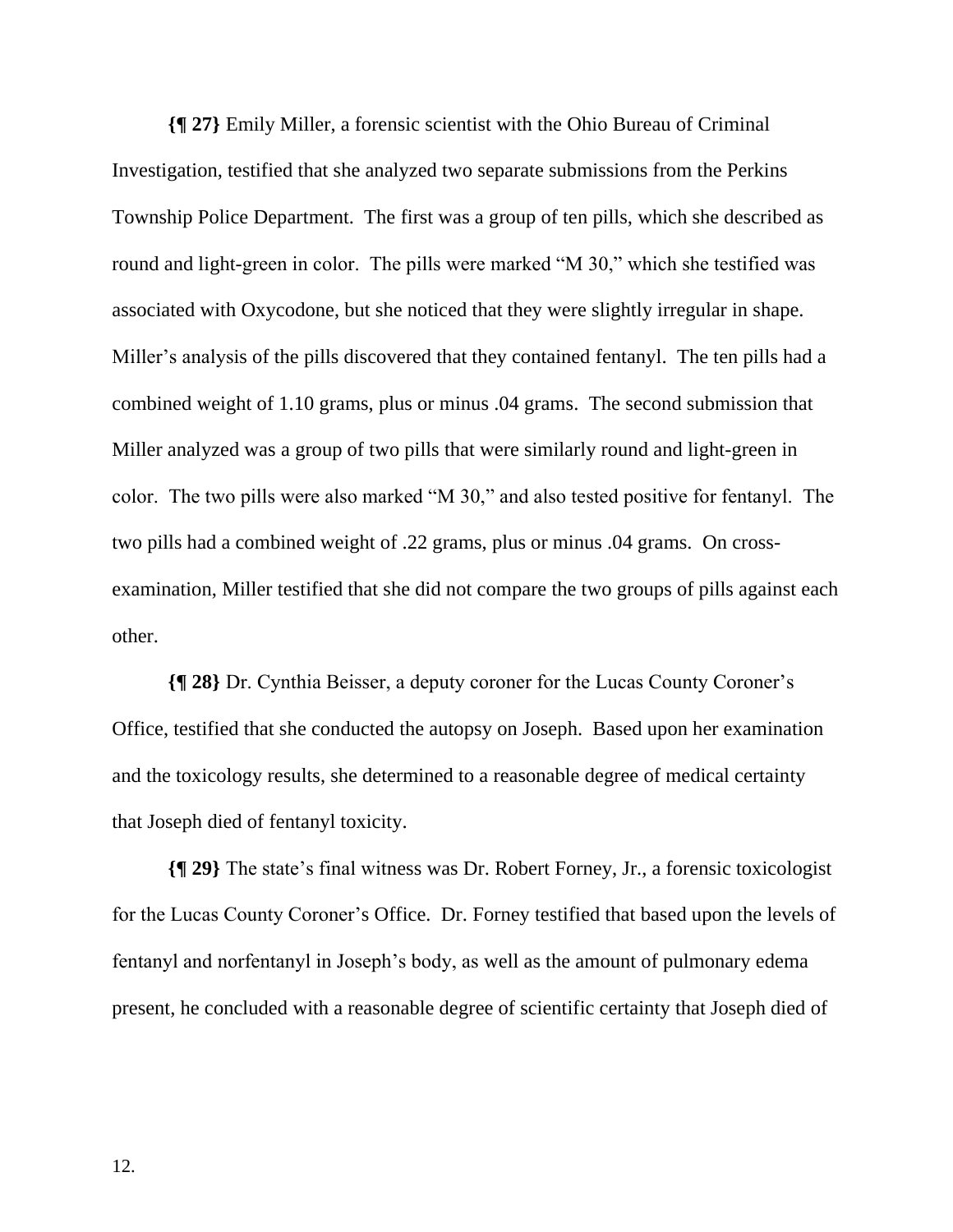fentanyl toxicity, and that Joseph's death occurred within a short time of his ingesting the drugs.

**{¶ 30}** Following the state's presentation of evidence, appellant called one witness in his defense. Kyra Amison is appellant's mother. Amison testified that appellant did not live at the apartment in the Tims, which was actually rented by appellant's sister. Instead, according to Amison, appellant lived in Toledo with his grandmother.

**{¶ 31}** After appellant's presentation of evidence, appellant moved for an acquittal pursuant to Crim.R. 29, which the trial court denied. The court then received closing arguments and instructed the jury, following which the jury returned with a verdict of guilty on the counts of possession, trafficking, and corrupting another with drugs, and not guilty on the count of having a weapon while under disability.

**{¶ 32}** At sentencing, the state recommended that the counts of possession and trafficking be merged. However, rather than merging those counts, the trial court ordered appellant to serve 18 months in prison on each count, to be served concurrently with each other. The court further ordered those 18 months to be served consecutively to the maximum indefinite sentence of 8 to 12 years on the count of corrupting another with drugs.

### **II. Assignments of Error**

**{¶ 33}** Appellant has timely appealed his judgment of conviction, and now asserts six assignments of error for our review: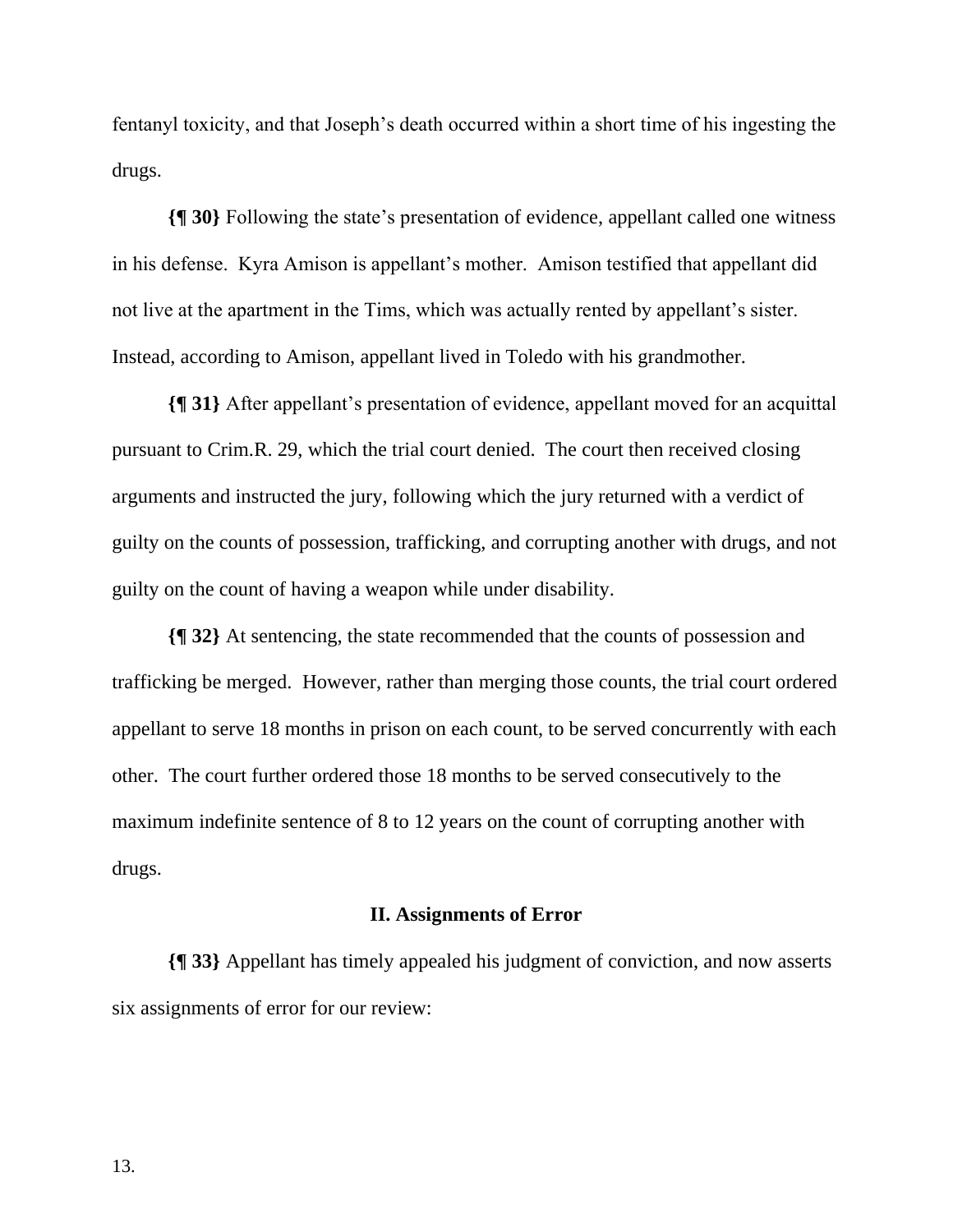1. The Trial Court Erred When it Failed to Merge Counts One and Two of the Indictment at Sentencing.

2. The Trial Court Erred When it Failed to Grant Mr. Fenderson's Motion for a Mistrial After an Altercation that Occurred Within the Presence of the Jury.

3. The Trial Court Erred in not Granting Mr. Fenderson's Motion for a Continuance.

4. Counsel was Ineffective in Filing Mr. Fenderson's Motion to Suppress out of Time.

5. The Conviction was Against the Manifest Weight of the Evidence and not Supported by Sufficient Evidence.

6. Mr. Fenderson was Deprived of his Rights to Due Process and

Equal Protection When he was Convicted by an All-White Jury.

## **III. Analysis**

**{¶ 34}** For ease of discussion, we will address appellant's assignments of error in chronological order from when they arose.

## **A. Ineffective Assistance**

**{¶ 35}** In his fourth assignment of error, appellant argues that his trial counsel was ineffective for failing to timely file his motion to suppress.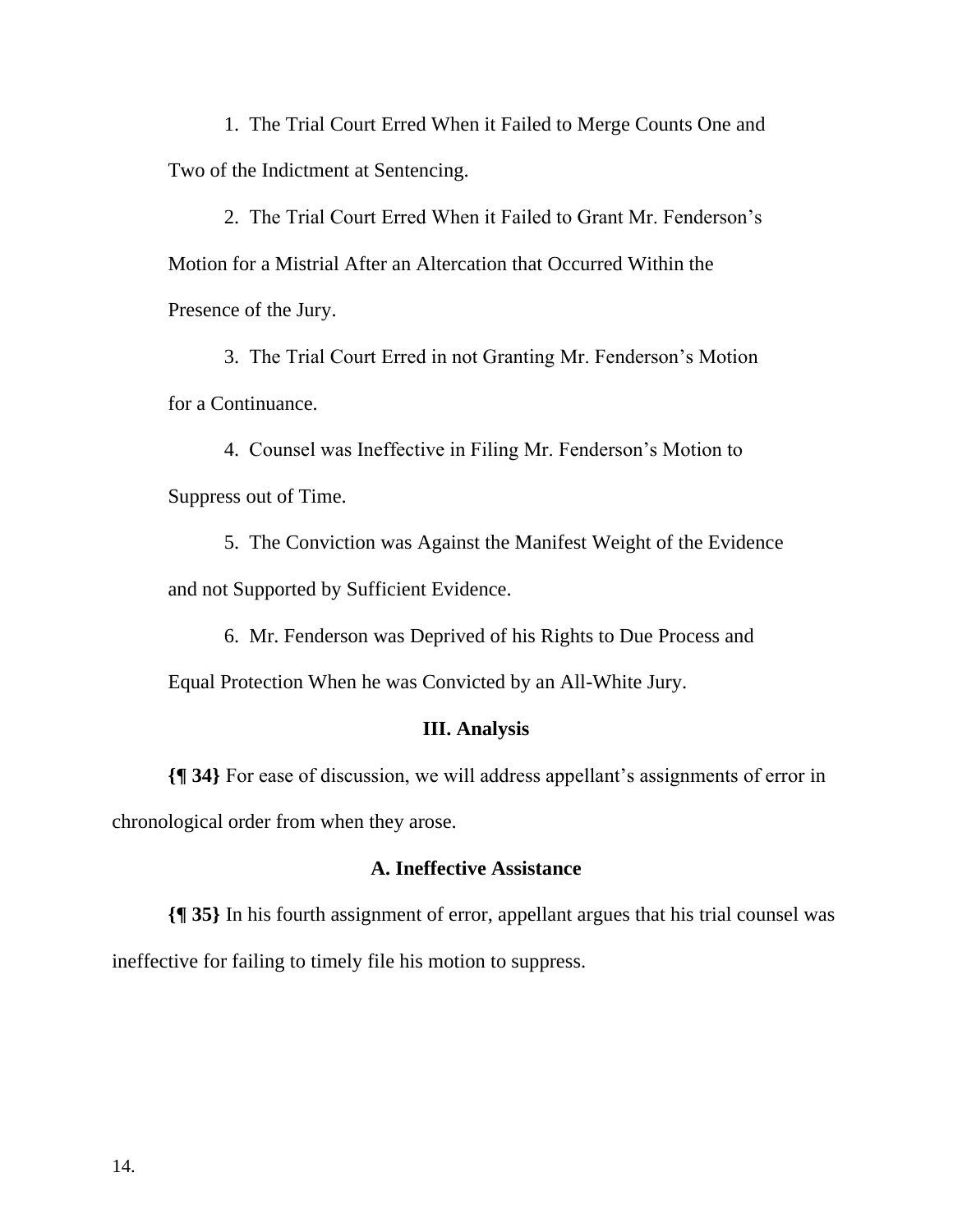**{¶ 36}** To prove a claim of ineffective assistance, appellant must demonstrate that counsel's performance fell below an objective standard of reasonableness, and a reasonable probability exists that, but for counsel's error, the result of the proceedings would have been different. *Strickland v. Washington*, 466 U.S. 668, 687-688, 694, 104 S.Ct. 2052, 80 L.Ed.2d 674 (1984). "The object of an ineffectiveness claim is not to grade counsel's performance. If it is easier to dispose of an ineffectiveness claim on the ground of lack of sufficient prejudice \* \* \* that course should be followed." *Id.* at 697. Applicable here, "[f]ailure to file a motion to suppress constitutes ineffective assistance of counsel only if, based upon the record, the motion would have been granted." *State v. Hernandez*, 6th Dist. Lucas Nos. L-06-1388, L-06-1389, 2009-Ohio-386, ¶ 83, quoting *State v. Kuhn*, 9th Dist. Lorain No. 05CA008859, 2006-Ohio-4416, ¶ 11.

**{¶ 37}** Appellant argues that had counsel filed the motion, the evidence seized from appellant's phone and the pills discovered in the silver car would have been suppressed because the state could not justify appellant's arrest and the search of the car.

**{¶ 38}** The Fourth Amendment to the United States Constitution states, "The right of the people to be secure in their persons, houses, papers, and effects, against unreasonable searches and seizures, shall not be violated, and no Warrants shall issue, but upon probable cause, supported by Oath or affirmation, and particularly describing the place to be searched, and the persons or things to be seized." "Article I, Section 14 of the Ohio Constitution contains almost identical language, and we have interpreted it as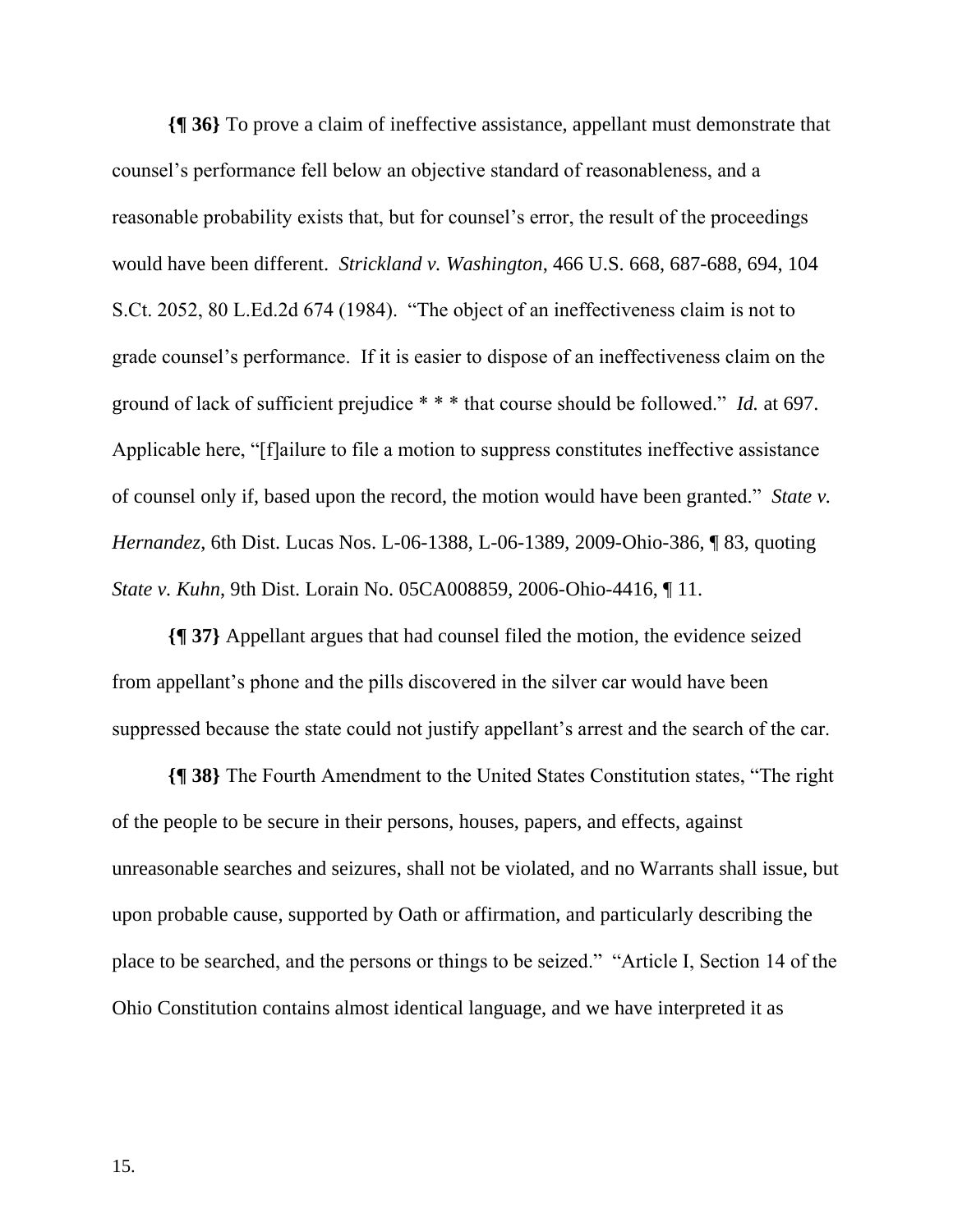affording at least the same protection as the Fourth Amendment." *State v. Leak*, 145 Ohio St.3d 165, 2016-Ohio-154, 47 N.E.3d 821, ¶ 13.

**{¶ 39}** "The touchstone of the Fourth Amendment is reasonableness." *Id.* at ¶ 14, quoting *Florida v. Jimeno*, 500 U.S. 248, 250, 111 S.Ct. 1801, 114 L.Ed.2d 297 (1991). "Whether a search and seizure is unreasonable within the meaning of the Fourth Amendment depends upon the facts and circumstances of each case." *Id.*, quoting *South Dakota v. Opperman*, 428 U.S. 364, 375, 96 S.Ct. 3092, 49 L.Ed.2d 1000 (1976). "Under the Fourth Amendment, warrantless searches are per se unreasonable without prior approval by a judge or magistrate, subject to only a few specific exceptions." *Id.* at ¶ 15.

**{¶ 40}** Here, appellant challenges both his detention by the officers and the subsequent search of his vehicle. We will address each in turn, beginning with appellant's detention.

**{¶ 41}** "Under *Terry v. Ohio*, 392 U.S. 1, 88 S.Ct. 1868, 20 L.Ed.2d 889 (1968), a police officer who lacks probable cause to arrest may, consistent with the Fourth Amendment, make an investigatory stop, including a traffic stop, of a person if the officer has reasonable suspicion to believe that the person is or is about to be engaged in criminal activity." *State v. Tidwell*, 165 Ohio St.3d 57, 2021-Ohio-2072, 175 N.E.3d 527, ¶ 19. "Reasonable suspicion for a *Terry* stop 'is dependent upon both the content of information possessed by police and its degree of reliability. \* \* \* Both factors—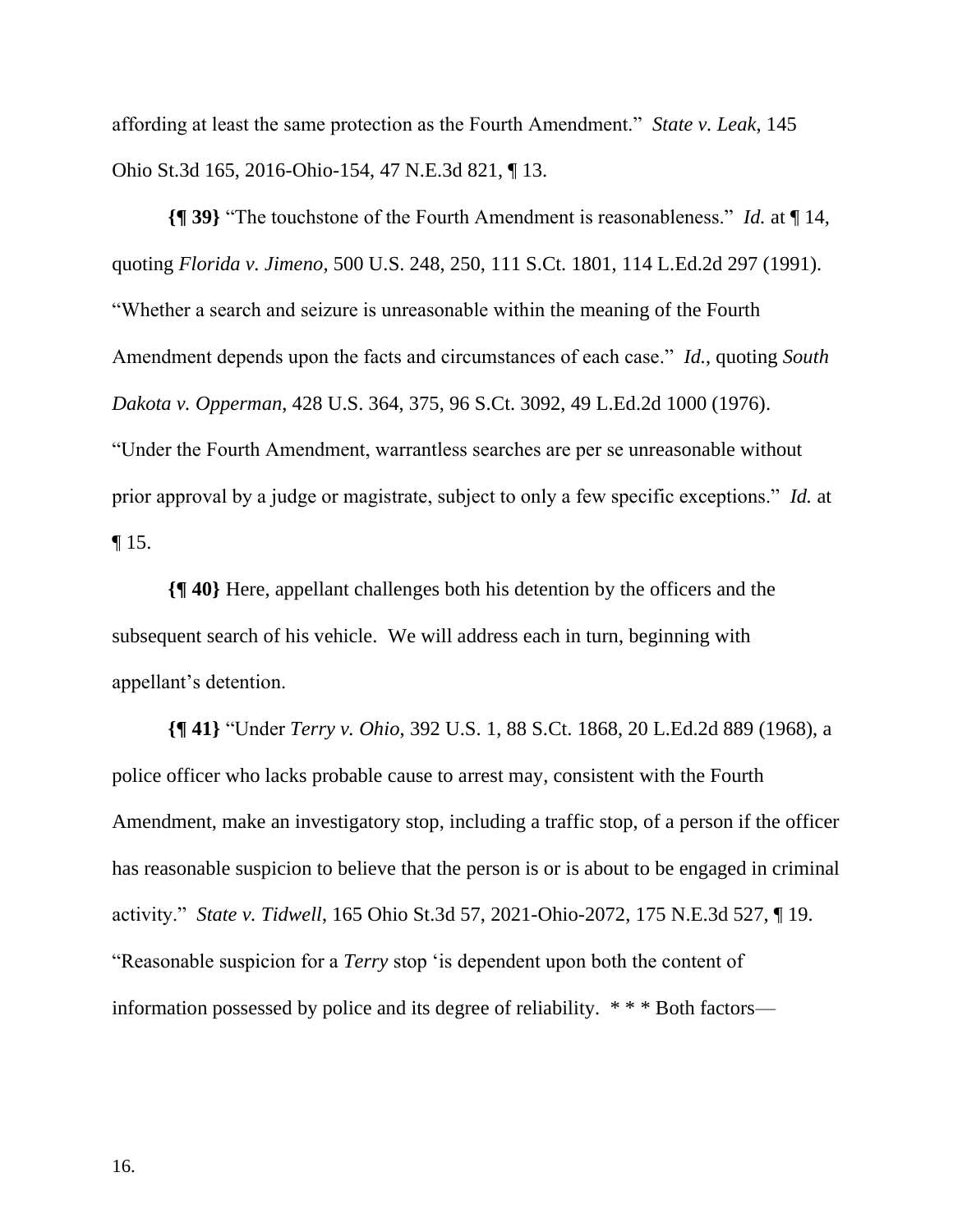quantity and quality—are considered in the totality of the circumstances—the whole picture, \* \* \*, that must be taken into account when evaluating whether there is reasonable suspicion.'" (Internal citations omitted) *Id.* at ¶ 20, quoting *Alabama v. White*, 496 U.S. 325, 330, 110 S.Ct. 2412, 110 L.Ed.2d 301 (1990). "Police officers may 'draw on their own experience and specialized training to make inferences from and deductions about the cumulative information available to them that "might well elude an untrained person."'" *Id.*, quoting *United States v. Arvizu*, 534 U.S. 266, 273, 122 S.Ct. 744, 151 L.Ed.2d 740 (2002).

**{¶ 42}** Upon review, we find that the officers had reasonable suspicion to stop appellant, during which stop the officers developed probable cause to arrest him. Rotuno used Joseph's phone to contact the person believed to be Joseph's drug dealer. Based upon Rotuno's experience as a narcotics detective, Rotuno set up a drug buy for the "same as last," further instructing the suspected dealer to "bump it up," because he had "200." The text messages established a meeting time and set the Convenience Store as the location for the transaction instead of the Tims. When the suspected dealer messaged "Here I come," Rotuno looked up and saw appellant leaving the Tims in a silver car with a phone in his hand, and heading toward the Convenient Store. Rotuno observed appellant park the silver car in front of the store, wait for 20-30 seconds, and then exit the car and look into the store as if he was looking for someone. As he turned around and left the store, appellant noticed Rotuno. Instead of heading back to the silver car—which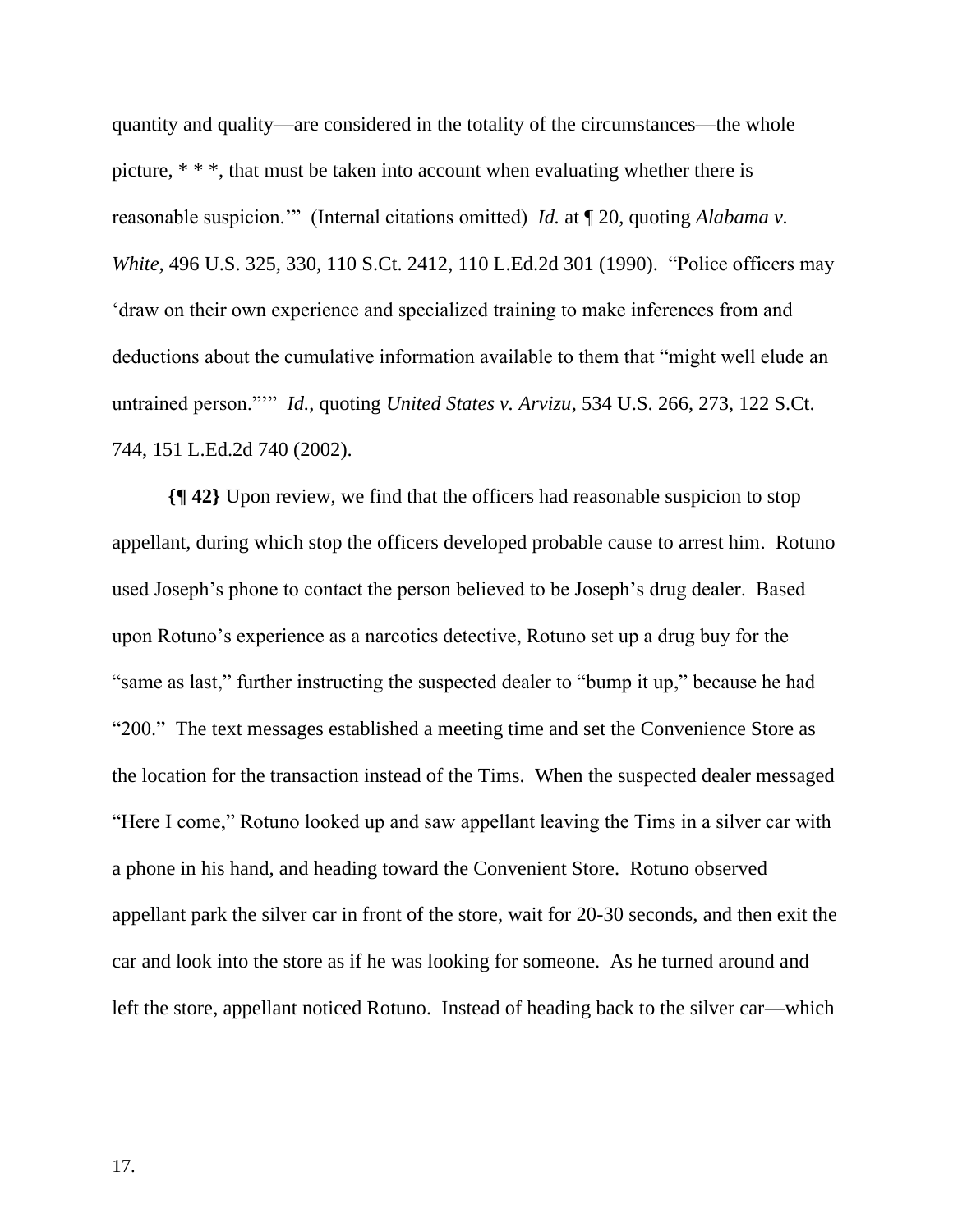was still running—appellant began walking away. Based upon this evidence, we hold that reasonable suspicion existed to conduct a *Terry* stop of appellant.

**{¶ 43}** As that stop unfolded, probable cause to arrest appellant developed when Rotuno called the phone number of the suspected drug dealer that he had been texting, and appellant's phone rang, and when the officers noticed pressed pills packaged for sale sitting on the middle console of the silver car. "A warrantless arrest that is based upon probable cause and occurs in a public place does not violate the Fourth Amendment [to the United States Constitution]." *State v. Jordan*, 166 Ohio St.3d 339, 2021-Ohio-3922, 185 N.E.3d 1051, ¶ 2.

**{¶ 44}** Therefore, we hold that appellant's detention and arrest did not violate his Fourth Amendment right against unreasonable searches and seizures, and as such a reasonable probability does not exist that a motion to suppress based upon his detention would have been granted.

**{¶ 45}** Turning to the search of the silver car, we first note that the observation of the pressed pills did not constitute a "search." "Modern understandings of the Fourth Amendment recognize that it serves to protect an individual's subjective expectation of privacy if that expectation is reasonable and justifiable." *State v. Buzzard*, 112 Ohio St.3d 451, 2007-Ohio-373, 860 N.E.2d 1006, ¶ 14. "But if the individual does not act to preserve that privacy, such as by leaving an object in the plain view of the public, then the state has not 'searched' within the meaning of the Constitution, because the individual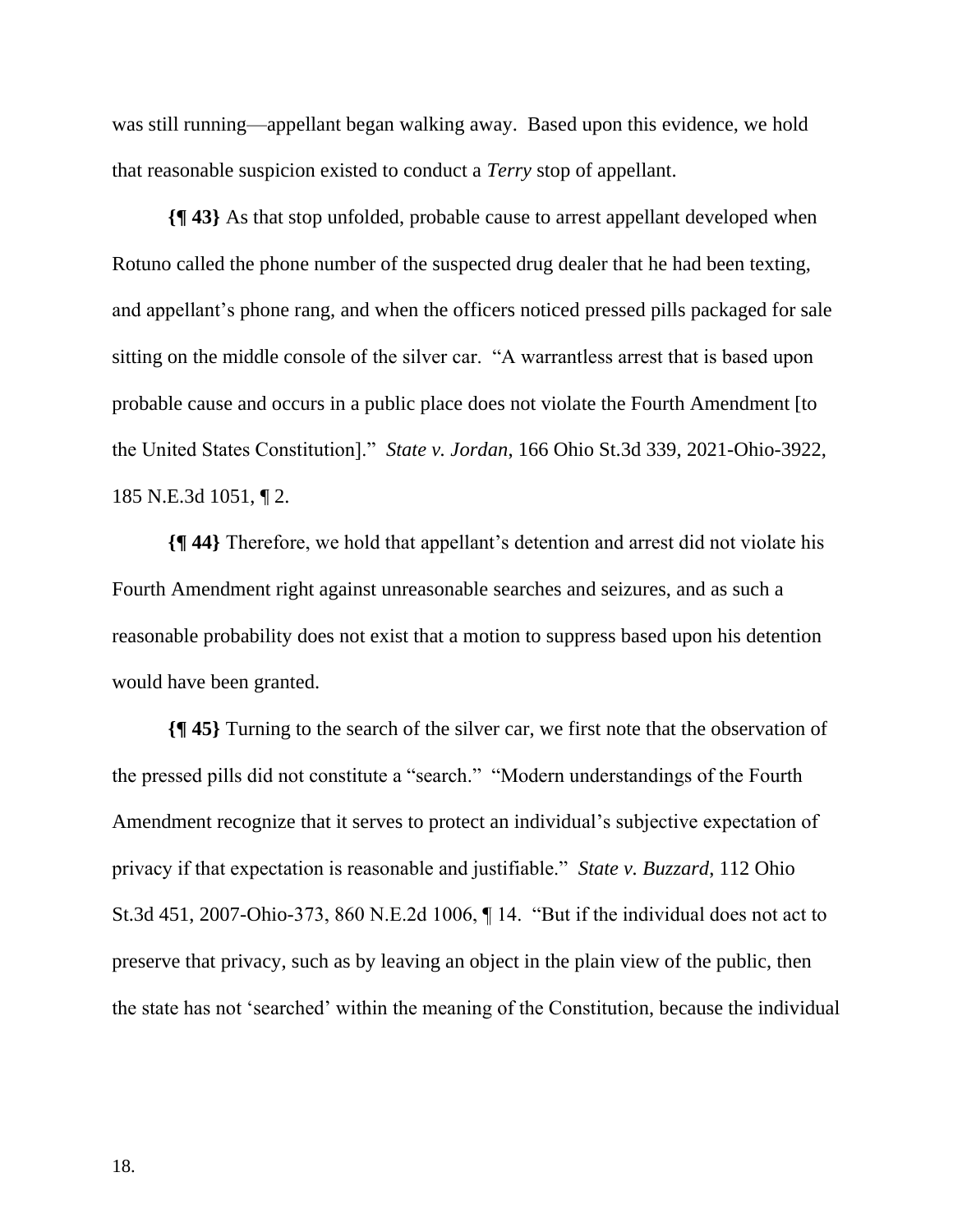has exposed those objects to others rather than keeping them to himself." *Id.* at ¶ 15. "Generally, the police are free to observe whatever may be seen from a place where they are entitled to be." *Id.*, quoting *United States v. Fields*, 113 F.3d 313, 321 (2d Cir.1997), citing *Florida v. Riley*, 488 U.S. 445, 449, 109 S.Ct. 693, 102 L.Ed.2d 835 (1989).

**{¶ 46}** In this case, Rotuno and the other officers were entitled to be in the parking lot of the Convenience Store, where they looked through the window of the silver car and noticed the pressed pills packaged for sale. The discovery of the pills, within the context of the totality of the circumstances including the text messages with the suspected drug dealer and appellant's appearance and behavior at the Convenience Store, gave the officers probable cause to believe that the car contained contraband. "Once a law enforcement officer has probable cause to believe that a vehicle contains contraband, he or she may search a validly stopped motor vehicle based upon the well-established automobile exception to the warrant requirement." *State v. Moore*, 90 Ohio St.3d 47, 51, 734 N.E.2d 804 (2000), citing *Maryland v. Dyson*, 527 U.S. 465, 466, 119 S.Ct. 2013, 144 L.Ed.2d 442 (1999); *Pennsylvania v. Labron*, 518 U.S. 938, 940, 116 S.Ct. 2485, 135 L.Ed.2d 1031 (1996) ("If a car is readily mobile and probable cause exists to believe it contains contraband, the Fourth Amendment thus permits police to search the vehicle without more."). Thus, we hold that appellant's Fourth Amendment rights were not violated by the search of the silver car, and therefore a reasonable probability does not exist that a motion to suppress based upon the search of the car would have been granted.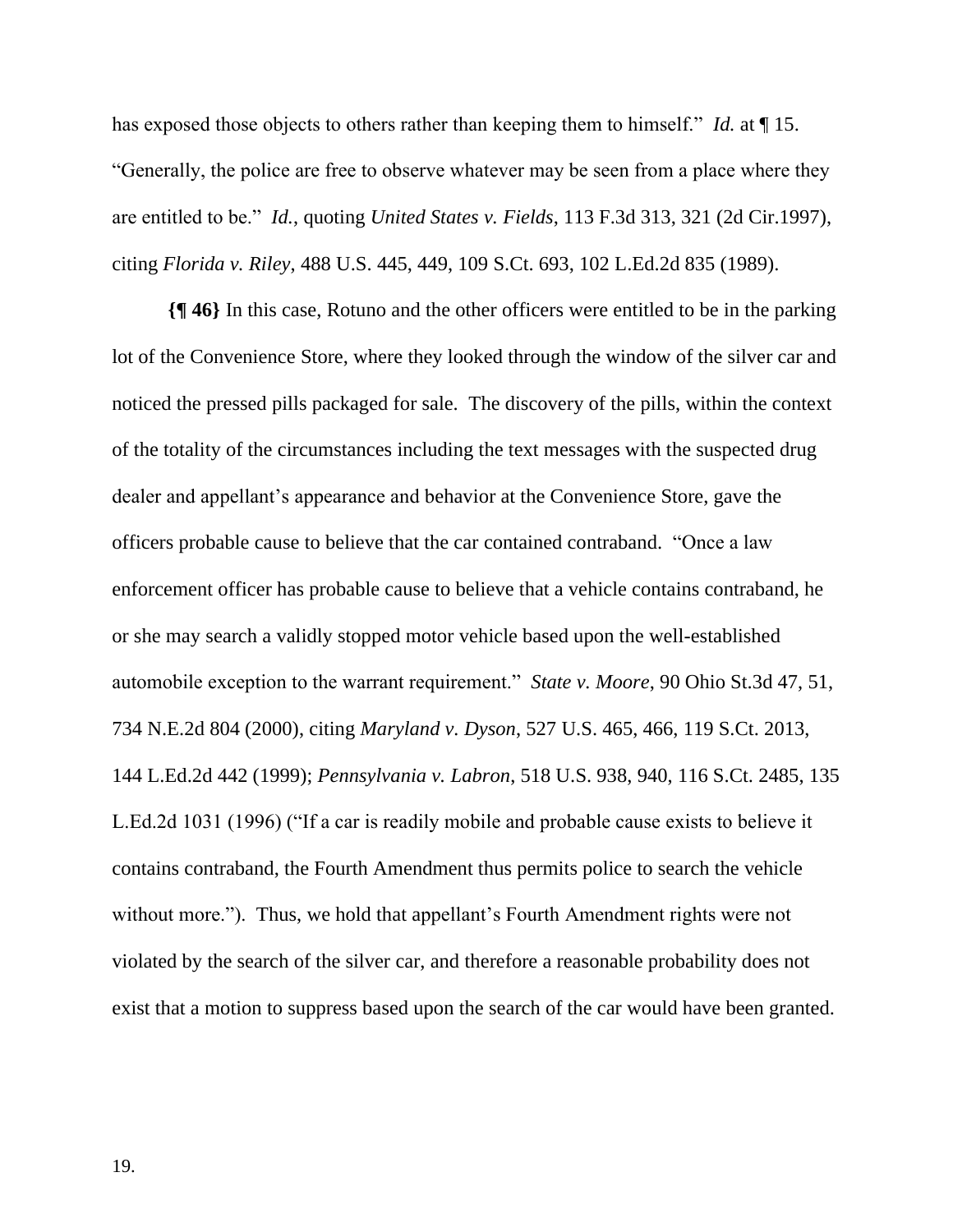**{¶ 47}** Because appellant has failed to demonstrate a reasonable probability exists that a motion to suppress would have been granted if it had been timely filed by trial counsel, appellant has not shown sufficient prejudice, and therefore his claim of ineffective assistance of counsel must fail.

**{¶ 48}** Accordingly, appellant's fourth assignment of error is not well-taken.

## **B. Motion for a Continuance**

**{¶ 49}** In his third assignment of error, appellant argues that the trial court erred when it denied his motion for a continuance, made on the morning of the start of the trial.

**{¶ 50}** "The grant or denial of a continuance is a matter which is entrusted to the broad, sound discretion of the trial judge. An appellate court must not reverse the denial of a continuance unless there has been an abuse of discretion." *State v. Unger*, 67 Ohio St.2d 65, 67, 423 N.E.2d 1078 (1981). An abuse of discretion connotes that the trial court's attitude is unreasonable, arbitrary, or unconscionable. *State v. Adams*, 62 Ohio St.2d 151, 157, 404 N.E.2d 144 (1980).

**{¶ 51}** As recognized by the Ohio Supreme Court in *Unger*:

In evaluating a motion for a continuance, a court should note, inter alia: the length of the delay requested; whether other continuances have been requested and received; the inconvenience to litigants, witnesses, opposing counsel and the court; whether the requested delay is for legitimate reasons or whether it is dilatory, purposeful, or contrived;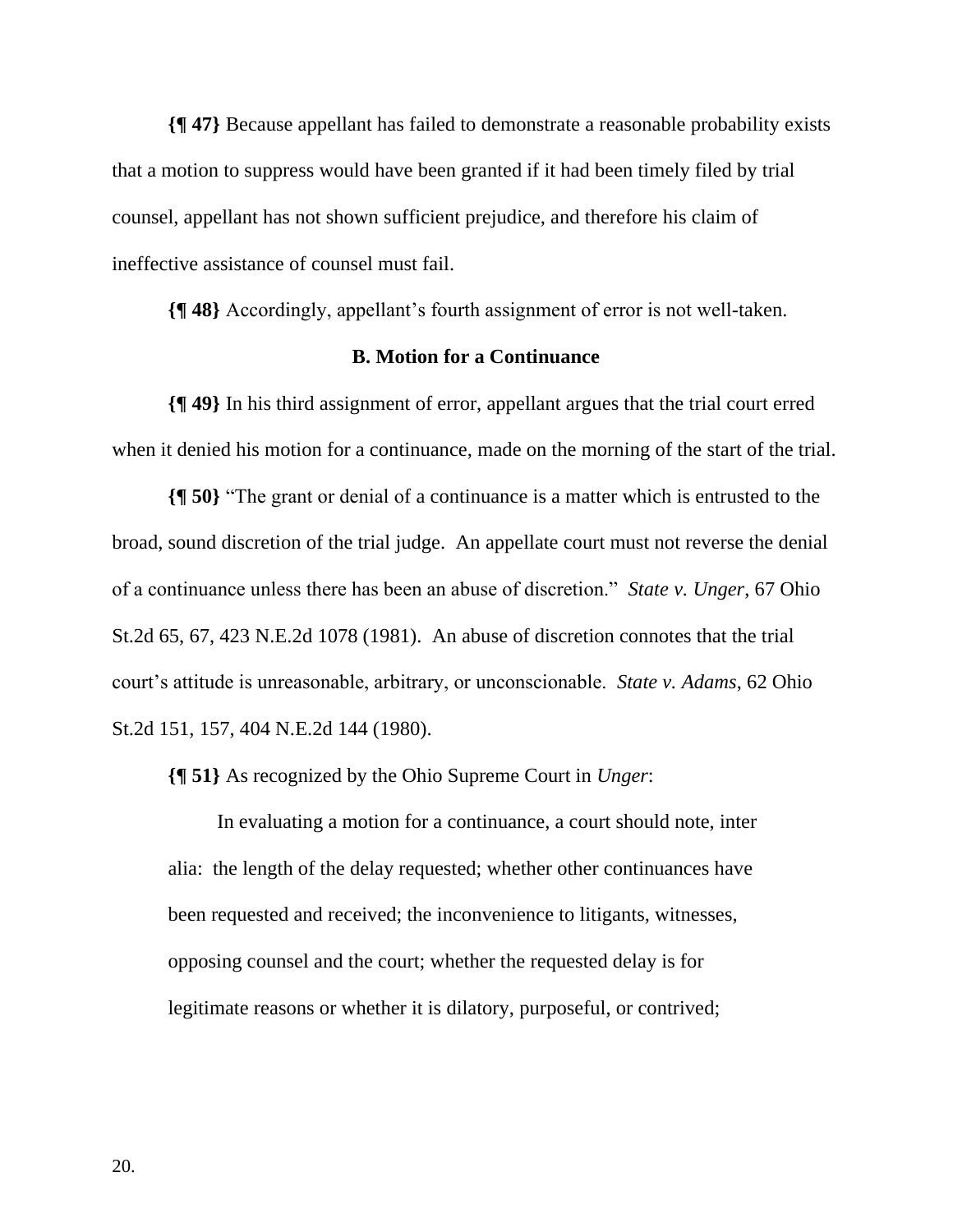whether the defendant contributed to the circumstance which gives rise to the request for a continuance; and other relevant factors, depending on the unique facts of each case.

#### *Unger* at 67-68.

**{¶ 52}** In support of his assignment of error, appellant argues that he reasonably believed that he was unrepresented because he had not paid Budway. He further contends that he was not contriving to delay the trial in that it was his attorney who was ineffective for failing to timely file a motion to suppress, and it was the state who produced discovery on the eve of trial. Finally, appellant argues that the trial court exacerbated the situation by conveying to appellant that he had to pay Budway or else Budway would be off of the case, and then later telling Budway outside of the presence of appellant that Budway would remain on the case either as private or appointed counsel.

**{¶ 53}** Applying the considerations in *Unger*, we find that the trial court did not abuse its discretion when it denied appellant's motion for a continuance.

**{¶ 54}** First, we note that although the length of the requested continuance was undetermined, it was made on the morning of trial, after witnesses had been subpoenaed and after the jury had reported. Thus, the inconvenience to all stakeholders was high.

**{¶ 55}** Second, appellant contributed to the circumstances giving rise to the request for a continuance. The trial date had been set for approximately five months.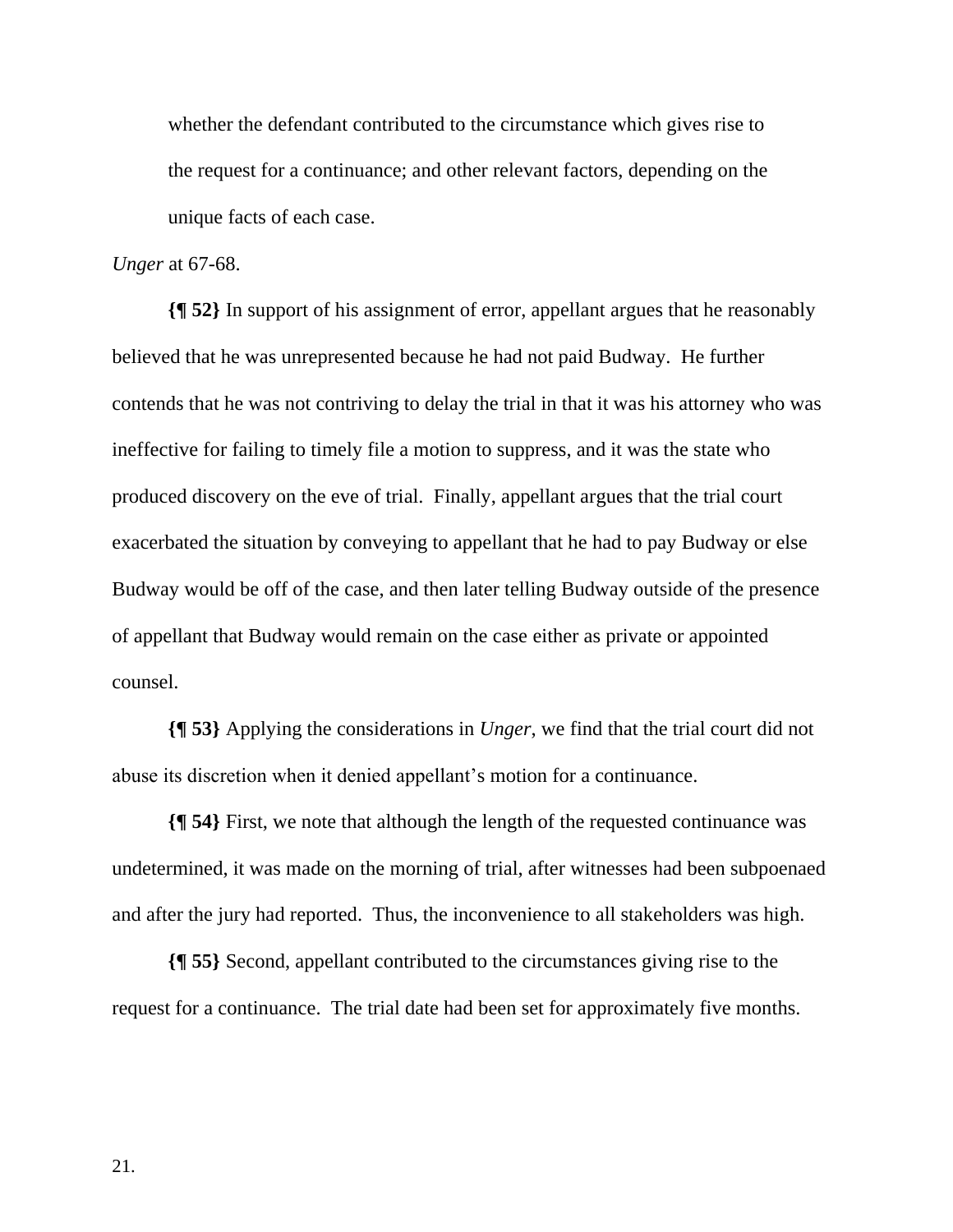During this time, appellant's counsel moved to withdraw because appellant was not meeting his contractual obligation. Rather than pay counsel, or return to the court and state that he was indigent, appellant requested his file from Budway and then had no further contact with him. However, appellant learned at the end of April 2021, that Budway was still going to represent him in the upcoming trial on May 17, 2021, and so appellant met with Budway twice between late April and the start of trial. During those three weeks, appellant did not move for a continuance, but waited until the last possible moment on the morning of the trial to request a delay.

**{¶ 56}** Third, although counsel indicated that he would have liked more time to review the materials and prepare for trial, counsel had been the attorney of record for approximately 10 months, and had been given a three-week notice that he would be representing appellant at trial.

**{¶ 57}** Fourth, and finally, the production of discovery by the state on the eve of trial was made during the state's own trial preparation, and primarily consisted of medical records from Joseph's detox program that were only marginally relevant to the issues at trial. Tellingly, appellant has made no argument regarding how he was prejudiced by the state's late production of discovery.

**{¶ 58}** In light of these considerations, we cannot say that the trial court's decision was unreasonable, arbitrary, or unconscionable. Therefore, we hold that the trial court did not abuse its discretion when it denied appellant's motion for a continuance.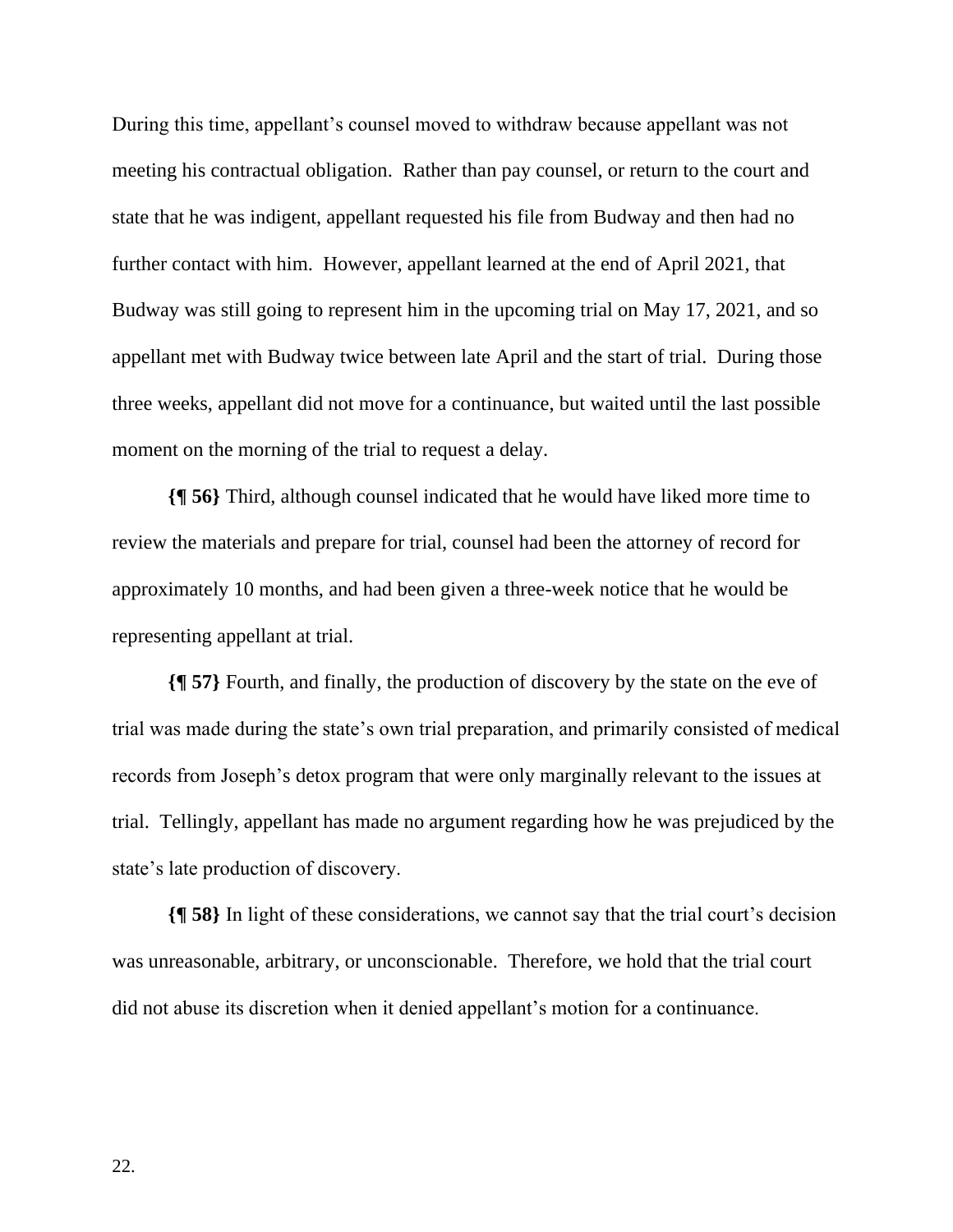**{¶ 59}** Accordingly, appellant's third assignment of error is not well-taken.

### **C. Mistrial**

**{¶ 60}** In his second assignment of error, appellant argues that the trial court erred when it denied his motion for a mistrial.

**{¶ 61}** "The granting or denial of a motion for mistrial rests in the sound discretion of the trial court and will not be disturbed on appeal absent an abuse of discretion." *State v. Treesh*, 90 Ohio St.3d 460, 480, 739 N.E.2d 749 (2001). "A mistrial should not be ordered in a criminal case merely because some error or irregularity has intervened." *Id.*, quoting *State v. Reynolds*, 49 Ohio App.3d 27, 33, 550 N.E.2d 490 (2d Dist.1988). Instead, "[t]he granting of a mistrial is necessary only when a fair trial is no longer possible." *Id.*

**{¶ 62}** Relevant here, on the second day of trial, during a recess, an altercation between members of Joseph's family and members of appellant's family took place in front of six of the jurors. Following the recess, the court addressed the issue:

[B]efore we proceed and bring the families in, I want to make sure -- I know there was an incident, um, some altercation between the families. Obviously there's a lot of tension and high emotions running through both sides. I want to make sure that everyone here would be able to not let anything that they saw in that incident, if you did see anything, interfere with your judgment in this case, and I want to be assured that you would be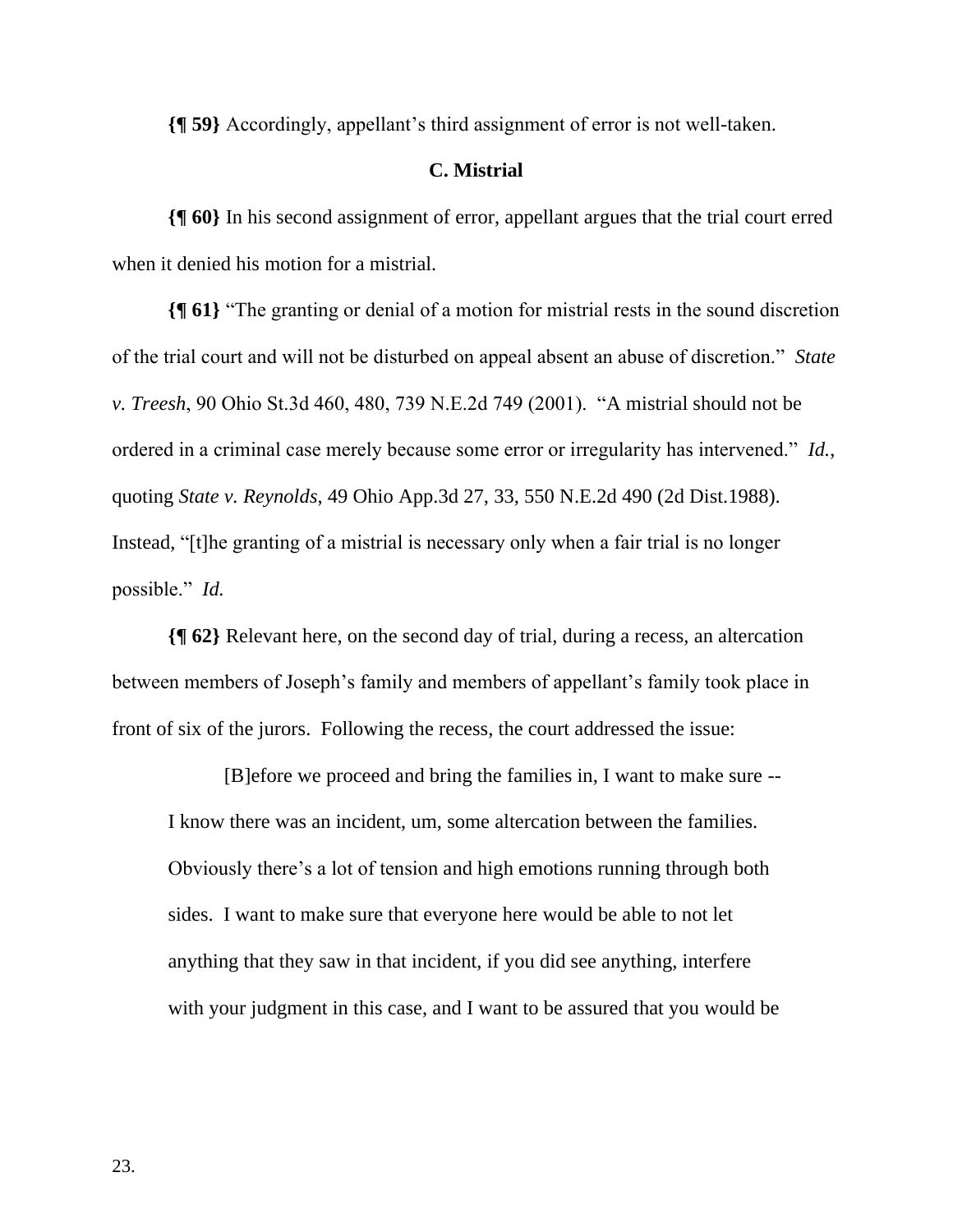able to follow the law and make your decisions based upon the evidence in

this case and not anything that you saw outside of the Courtroom.

The court then individually addressed the jurors, and each juror indicated that he or she would be able to make a decision based upon the evidence and not what occurred outside of the courtroom. Notably, Juror No. 6 and Alternate No. 2 gave "(No audible response.)" However, when the parties were arguing the motion for a mistrial, the state commented that the court instructed all of the jurors that they are to follow the evidence and only decide the case based upon the evidence, "[A]nd the Court went further and individually voir dired each and every juror, including the alternates, and they all indicated that they could do so." Immediately thereafter, the court replied, "I believe that's correct and so we'll proceed."

**{¶ 63}** In his brief, appellant argues that Juror No. 6 and Alternate No. 2 did not assent to the court's instruction on the record. We disagree. Although the record does not record an audible response from those two jurors, the prosecutor's uncontested statement, and the court's uncontested affirmance of that statement, demonstrate that the jurors agreed with the trial court's instruction.

**{¶ 64}** Appellant also argues that the prejudice created by the altercation was selfevident from the fact that the court needed to give a curative instruction. According to appellant, if there was no prejudice, then a curative instruction would not have been necessary. Again, we disagree. The relevant inquiry is not whether appellant was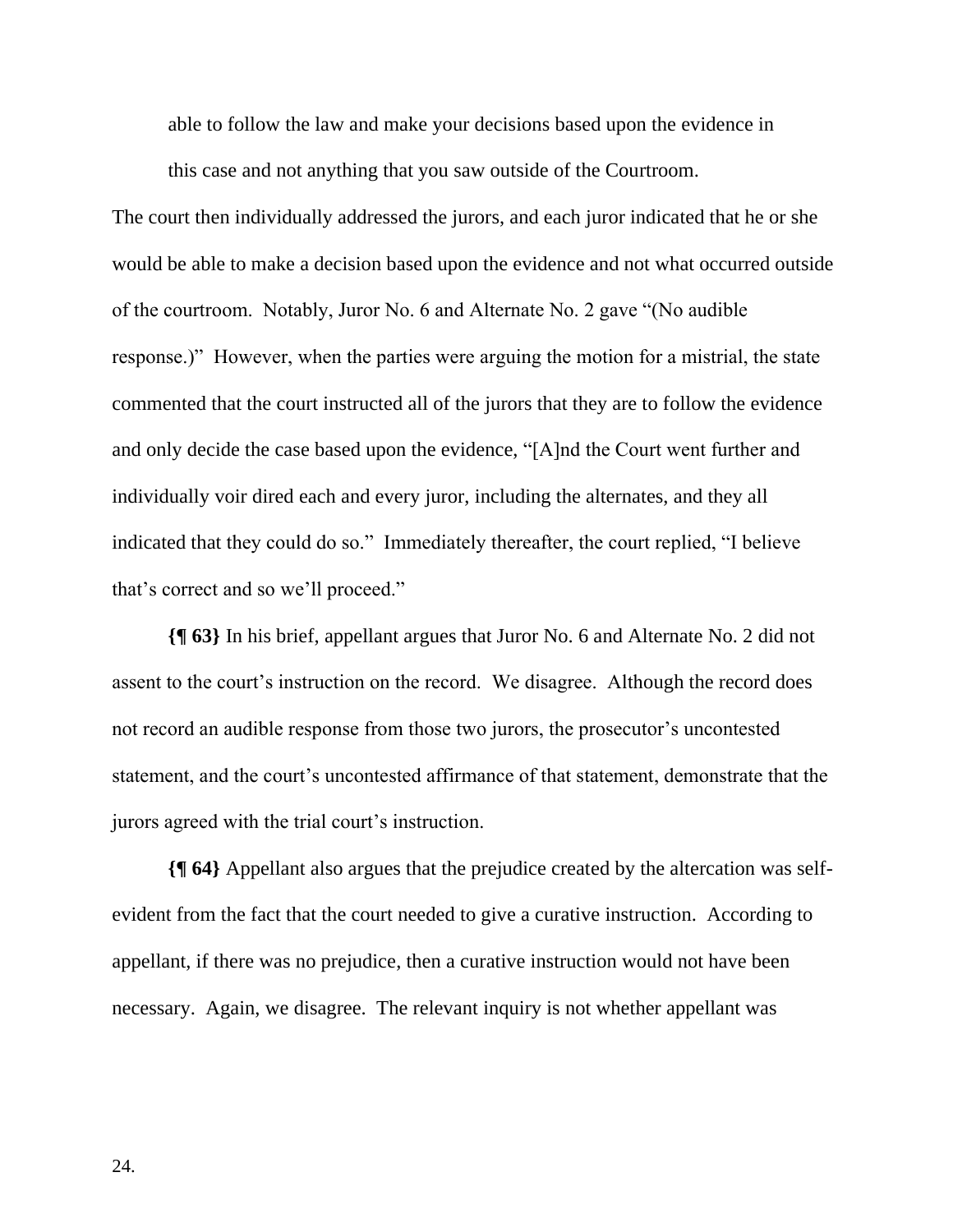prejudiced by the event, but whether appellant was materially prejudiced and a fair trial rendered impossible after the curative instruction is considered. Indeed, "curative instructions may not always sufficiently eliminate the prejudicial impact \* \* \*." *State v. Marshall*, 2014-Ohio-4677, 22 N.E.3d 207, ¶ 32 (8th Dist.), quoting *State v. Westwood*, 4th Dist. Athens No. 01CA50, 2002-Ohio-2445, ¶ 41. However, in this case, we find that the curative instruction was sufficient.

**{¶ 65}** Notably, the record does not contain a description of the altercation, and we do not know what occurred, who started it, or how long it lasted. The trial court briefly addressed the issue and instructed the jury only to consider the evidence and not what occurred outside of the courtroom. All of the jurors readily agreed that they could do so, and we presume that jurors will follow the instructions of the court. *See State v. Garner*, 74 Ohio St.3d 49, 59, 656 N.E.2d 623 (1995) ("A jury is presumed to follow the instructions, including curative instructions, given it by a trial judge."). Therefore, we hold that the trial court did not abuse its discretion when it denied appellant's motion for a mistrial.

**{¶ 66}** Accordingly, appellant's second assignment of error is not well-taken.

#### **D. Due Process and Racial Bias**

**{¶ 67}** In his sixth assignment of error, appellant asserts that he was denied due process and the equal protection of rights when he was convicted by an all-white jury.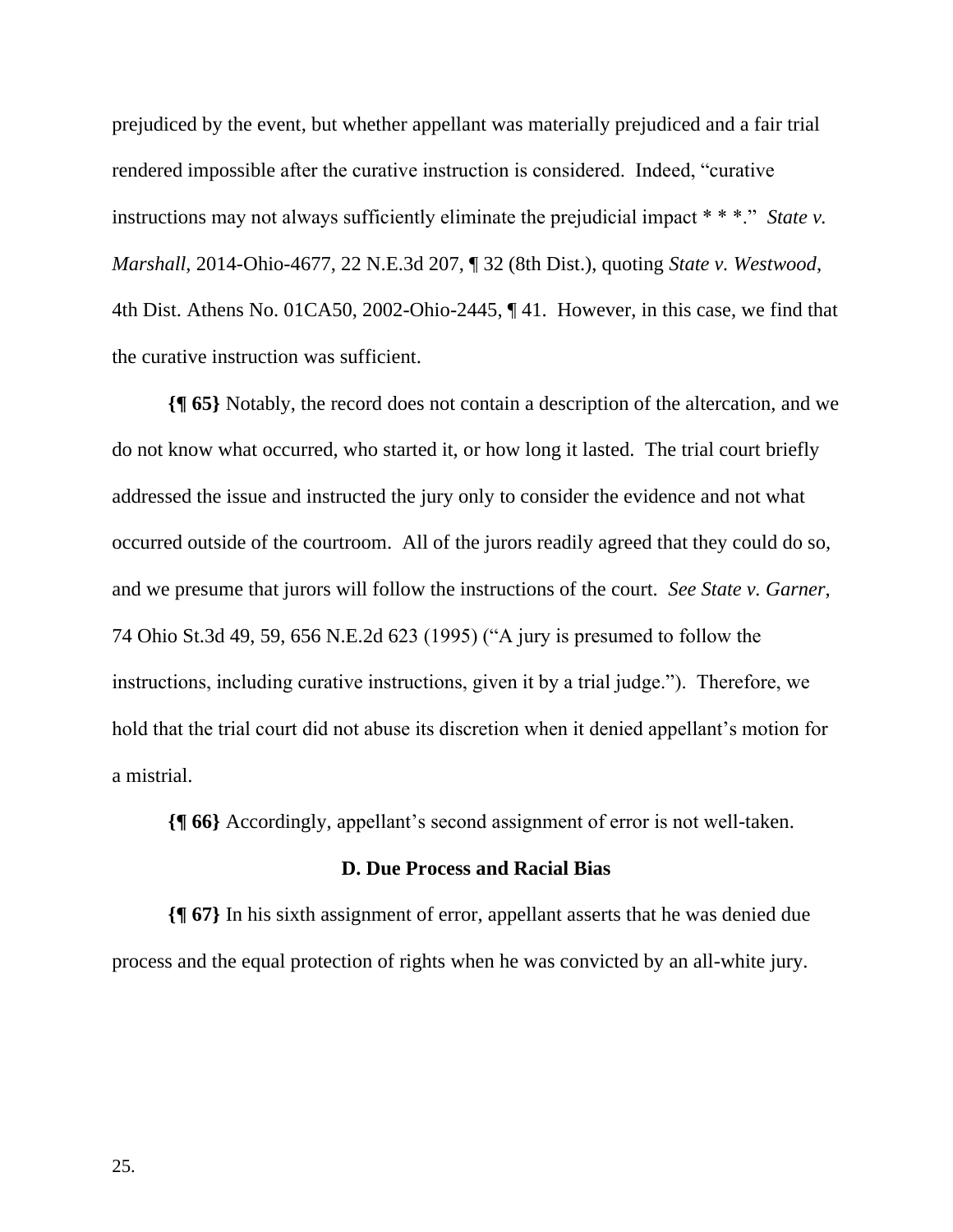**{¶ 68}** Relevant here, following the announcement of the guilty verdicts, appellant burst out:

MR. FENDERSON: I didn't even have enough time for this case.

That ain't even fair, man. That ain't even fair, dog. That ain't even f\*\*\*in' fair, man, takin' my life for no reason and I just did all that time, man. This is f\*\*\*in' crazy, man.

\* \* \* MR. FENDERSON: This is so -- \* \* \* MR. FENDERSON: -- crazy, man. I just did all that time. \* \* \*

MR. FENDERSON: I just did all that time, man. I didn't even do nothin', man. I don't bother nobody.

\* \* \*

MR. FENDERSON: That's messed up, man. They took my life,

man. They took my life for no reason.

\* \* \*

SPECTATOR: Don't worry about it.

MR. FENDERSON: What did I do? (Inaudible) make me go to Court (inaudible) go to trial (inaudible).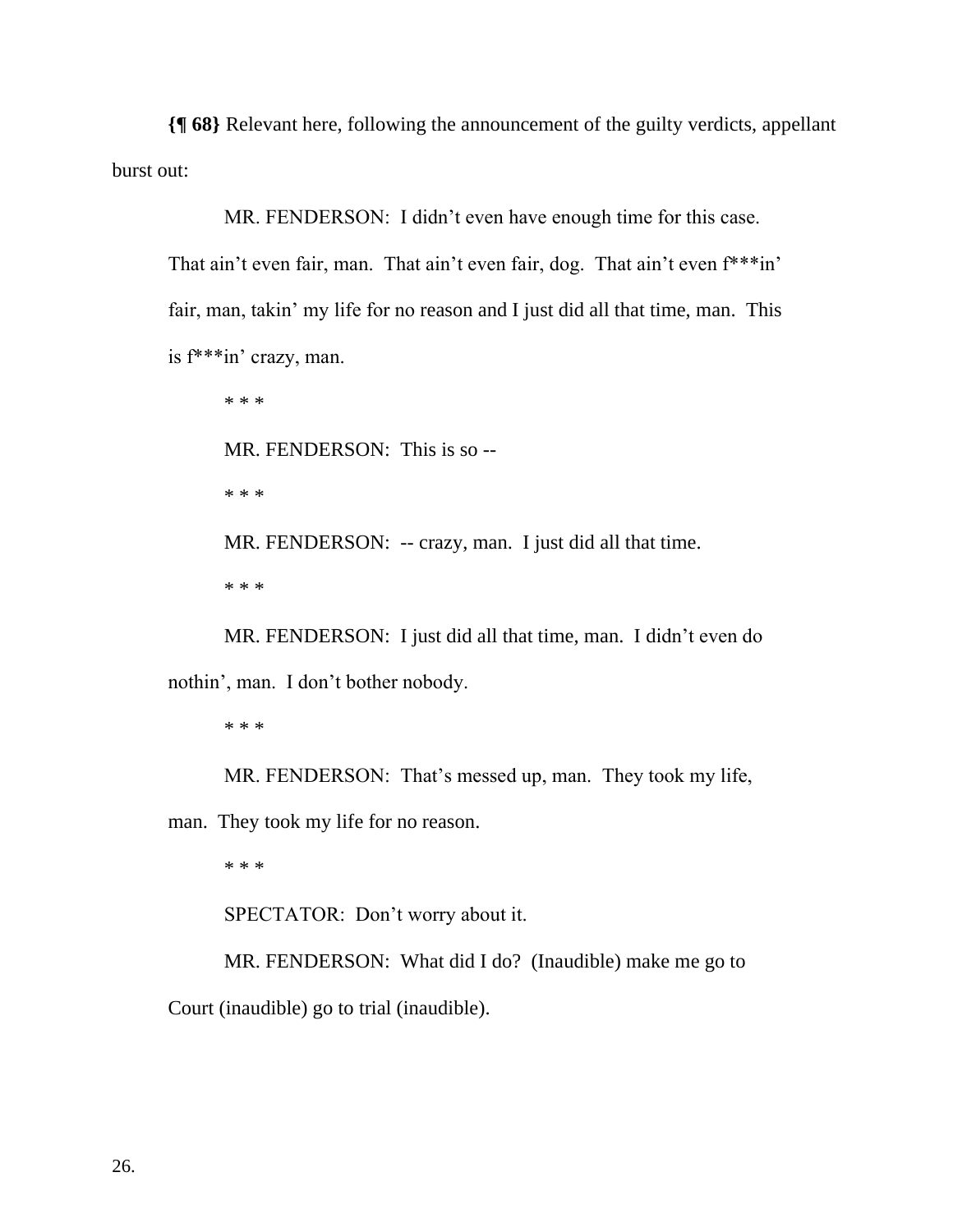SPECTATOR: I mean, what kind of jury did you have.

MR. FENDERSON: All white, all old.

SPECTATOR: You didn't have a chance. Shoot, they have all white jury. You never get a chance.

**{¶ 69}** In his brief, appellant does not make an argument in support of this assignment of error, but rather recognizes the precedent set forth in *State v. Williams*, 7th Dist. Columbiana No. 19 CO 0010, 2021-Ohio-718, ¶ 13, as well as many other cases in a similar line, which he notes "allow for the conviction of an African American by an allwhite jury."

**{¶ 70}** "Where an appellant fails to develop an argument in support of his assignment of error, this Court will not create one for him." *State v. Franks*, 2017-Ohio-7045, 95 N.E.3d 773, ¶ 16 (9th Dist.). "If an argument exists that can support [an] assignment of error, it is not this [C]ourt's duty to root it out." (Brackets sic.) *Id.*, quoting *Cardone v. Cardone*, 9th Dist. Summit No. 18349, 1998 WL 224934, \*8 (May 6, 1998).

**{¶ 71}** Accordingly, because appellant does not advance an argument in support of his assignment of error, appellant's sixth assignment of error is not well-taken.

## **E. Sufficiency and Manifest Weight**

**{¶ 72}** In his fifth assignment of error, appellant argues that his convictions are based upon insufficient evidence, and are against the manifest weight of the evidence.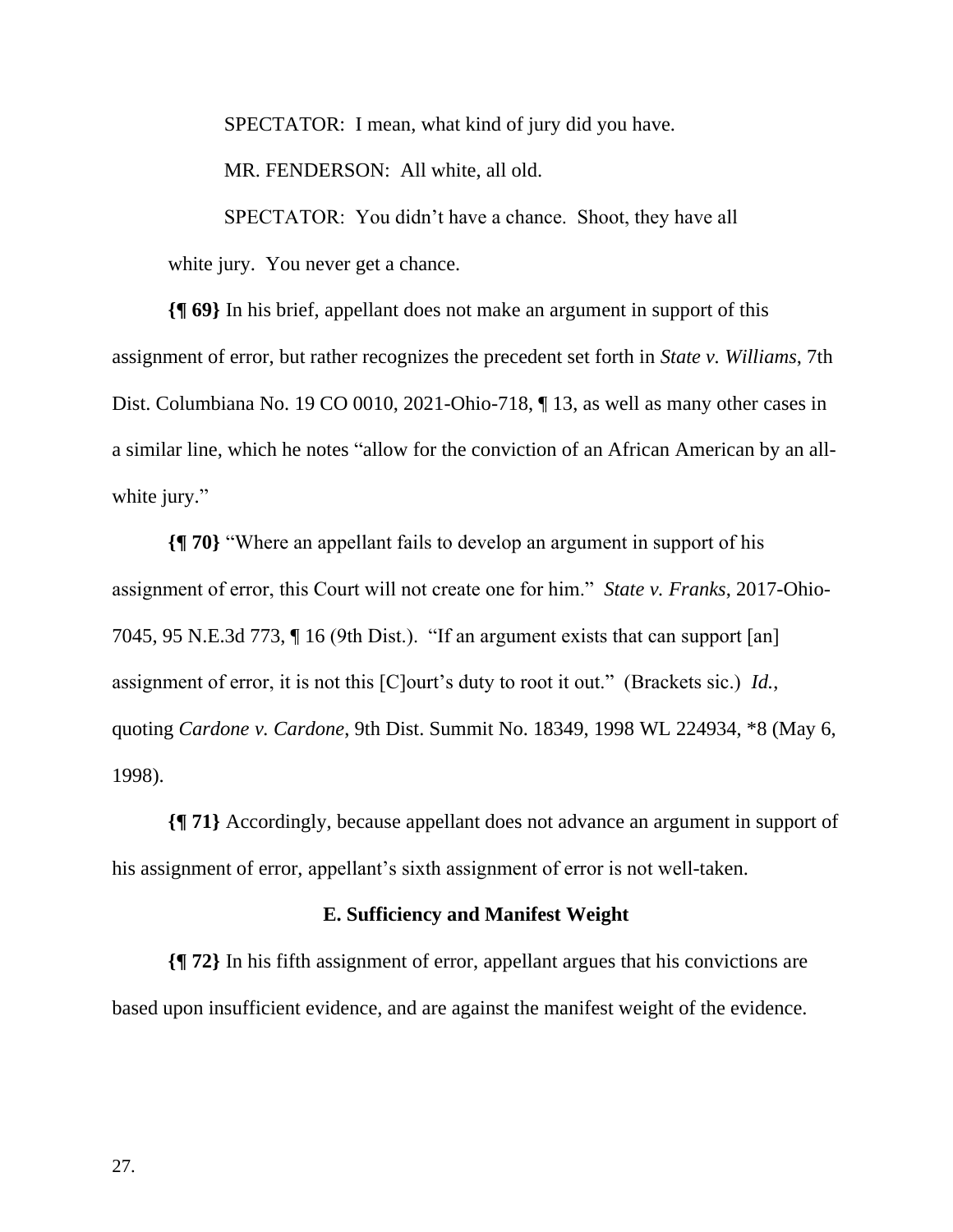**{¶ 73}** Insufficiency and manifest weight are distinct legal theories, although appellant addresses them together. In reviewing a record for sufficiency, "[t]he relevant inquiry is whether, after viewing the evidence in a light most favorable to the prosecution, any rational trier of fact could have found the essential elements of the crime proven beyond a reasonable doubt." *State v. Jenks*, 61 Ohio St.3d 259, 574 N.E.2d 492 (1991), paragraph two of the syllabus. In contrast, when reviewing a manifest weight claim,

[t]he court, reviewing the entire record, weighs the evidence and all reasonable inferences, considers the credibility of witnesses and determines whether in resolving conflicts in the evidence, the jury clearly lost its way and created such a manifest miscarriage of justice that the conviction must be reversed and a new trial ordered. The discretionary power to grant a new trial should be exercised only in the exceptional case in which the evidence weighs heavily against the conviction.

*State v. Lang*, 129 Ohio St.3d 512, 2011-Ohio-4215, 954 N.E.2d 596, ¶ 220, quoting *State v. Thompkins*, 78 Ohio St.3d 380, 387, 678 N.E.2d 541 (1997).

**{¶ 74}** Here, appellant was convicted of possession of drugs in violation of R.C. 2925.11(A), which provides, "No person shall knowingly obtain, possess, or use a controlled substance or a controlled substance analog." Appellant contests that he "possessed" the drugs. "'Possess' or 'possession' means having control over a thing or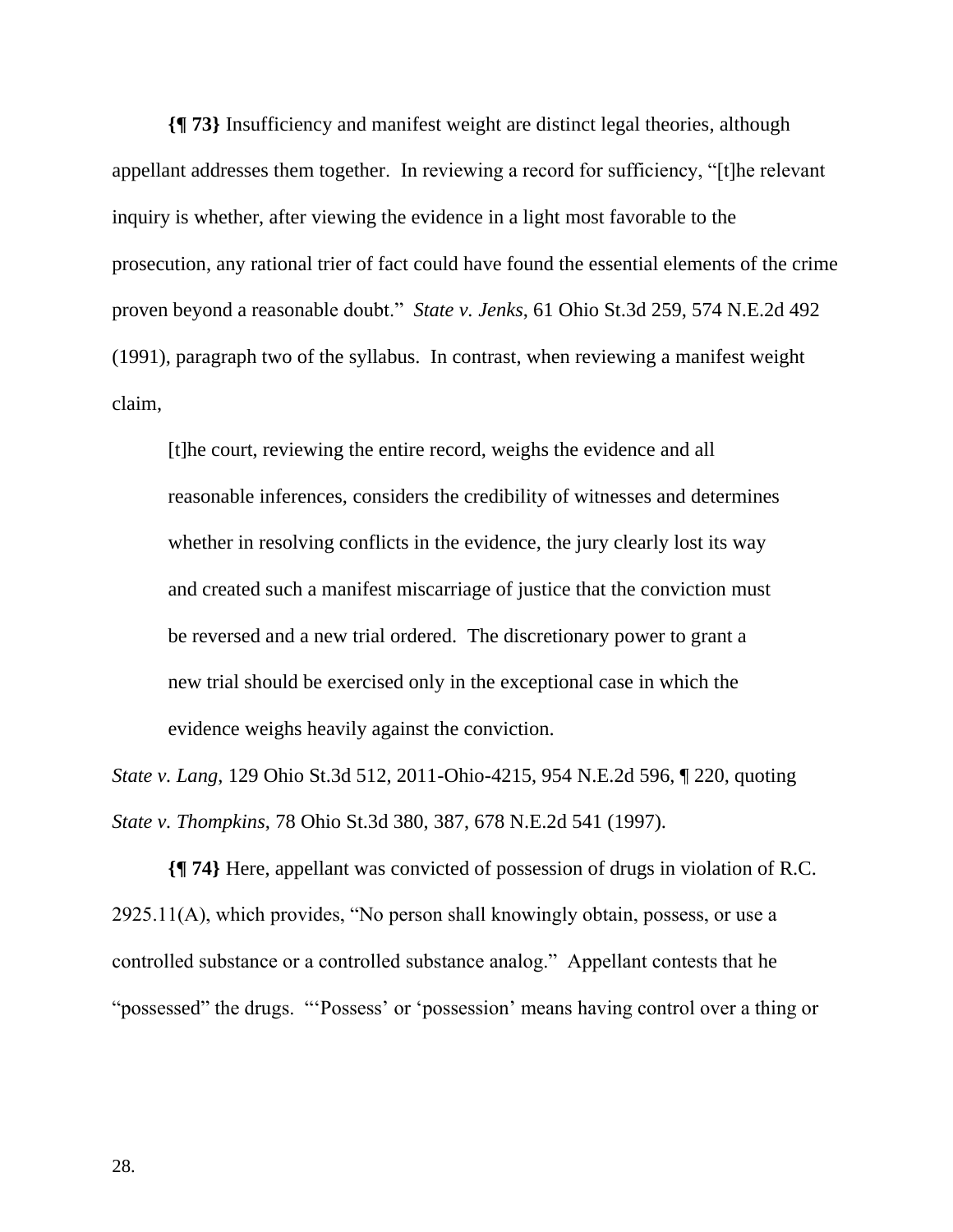substance, but may not be inferred solely from mere access to the thing or substance through ownership or occupation of the premises upon which the thing or substance is found." R.C. 2925.01(K). Possession may be actual or constructive. "Actual possession occurs when the defendant has the items within his immediate physical control, whereas constructive possession occurs when the defendant is able to exercise dominion and control over an item, even if the individual does not have the item within his immediate physical possession." *State v. Shelby*, 2019-Ohio-1564, 135 N.E.3d 508, ¶ 24 (6th Dist.), citing *State v. Fykes*, 6th Dist. Wood No. WD-07-072, 2009-Ohio-2926, ¶ 36. "In order for constructive possession to exist, there must be evidence demonstrating that the defendant was conscious of the presence of the object. Although a defendant's mere proximity to an item is in itself insufficient to establish constructive possession, proximity to the item may constitute some evidence of constructive possession." *Id.*, quoting *Fykes* at ¶ 36. "A court must look at all of the attendant facts and circumstances in order to determine if a defendant knowingly possessed a controlled substance." *Id.*

**{¶ 75}** In support of his assignment of error, appellant argues that he did not possess the drugs because the drugs were found in a car belonging to his friend, A.P., and it is reasonable to conclude that A.P. is the owner of the items in the car. Appellant further argues that there is no evidence that he exercised dominion or control over the drugs.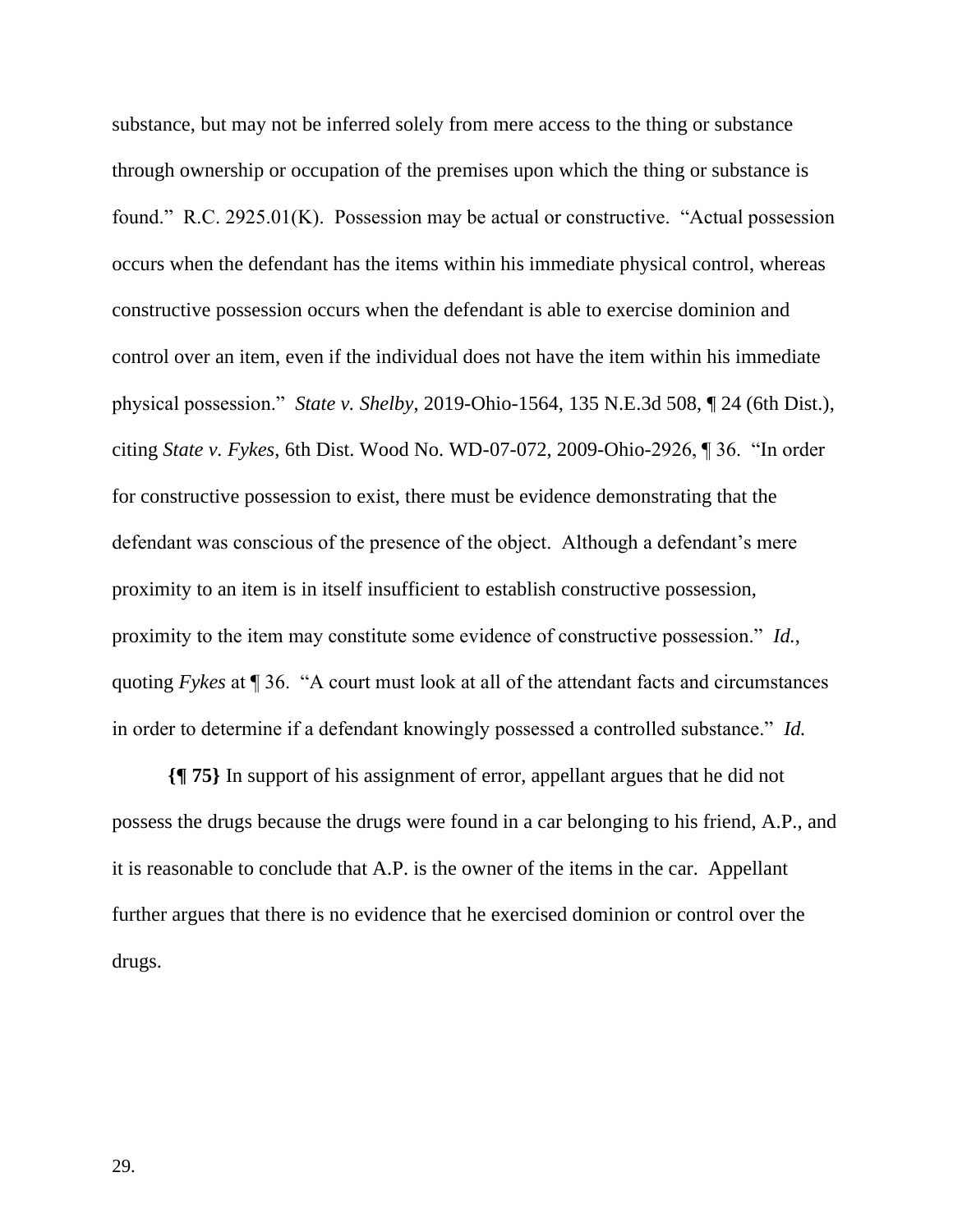**{¶ 76}** When looking at all of the attendant facts and circumstances, we find both that the evidence is sufficient to support the conviction, and that the conviction is not against the manifest weight of the evidence. Here, Rotuno engaged in a text message conversation with Joseph's suspected drug dealer, and set up a potential drug transaction. Immediately after the suspected drug dealer messaged, "Here I come," appellant was observed leaving the Tims and driving to the Convenient Store where the transaction was to take place, with a phone in his hand. Appellant was the only occupant of the vehicle. When appellant arrived at the store, he waited in his car for 20-30 seconds, and then went to the front door of the Convenient Store and looked inside, as if he was looking for someone. As appellant walked back to his car, he noticed Rotuno. Appellant then continued walking past the running car. When he was stopped, appellant lied, and denied that he was driving the car. Rotuno then called the phone number that he had texted to set up the drug transaction, and appellant's phone rang. Inside of the car, in plain view on the center console were pressed pills packaged for sale, which were virtually identical to the pills that were found in the pocket of the pants that Joseph was wearing on the night that he died.

**{¶ 77}** From this evidence, it is clear that appellant exercised dominion and control over the pills, which he brought with him for the apparent purpose of selling them to who he believed was Joseph. Therefore, we hold that appellant's conviction for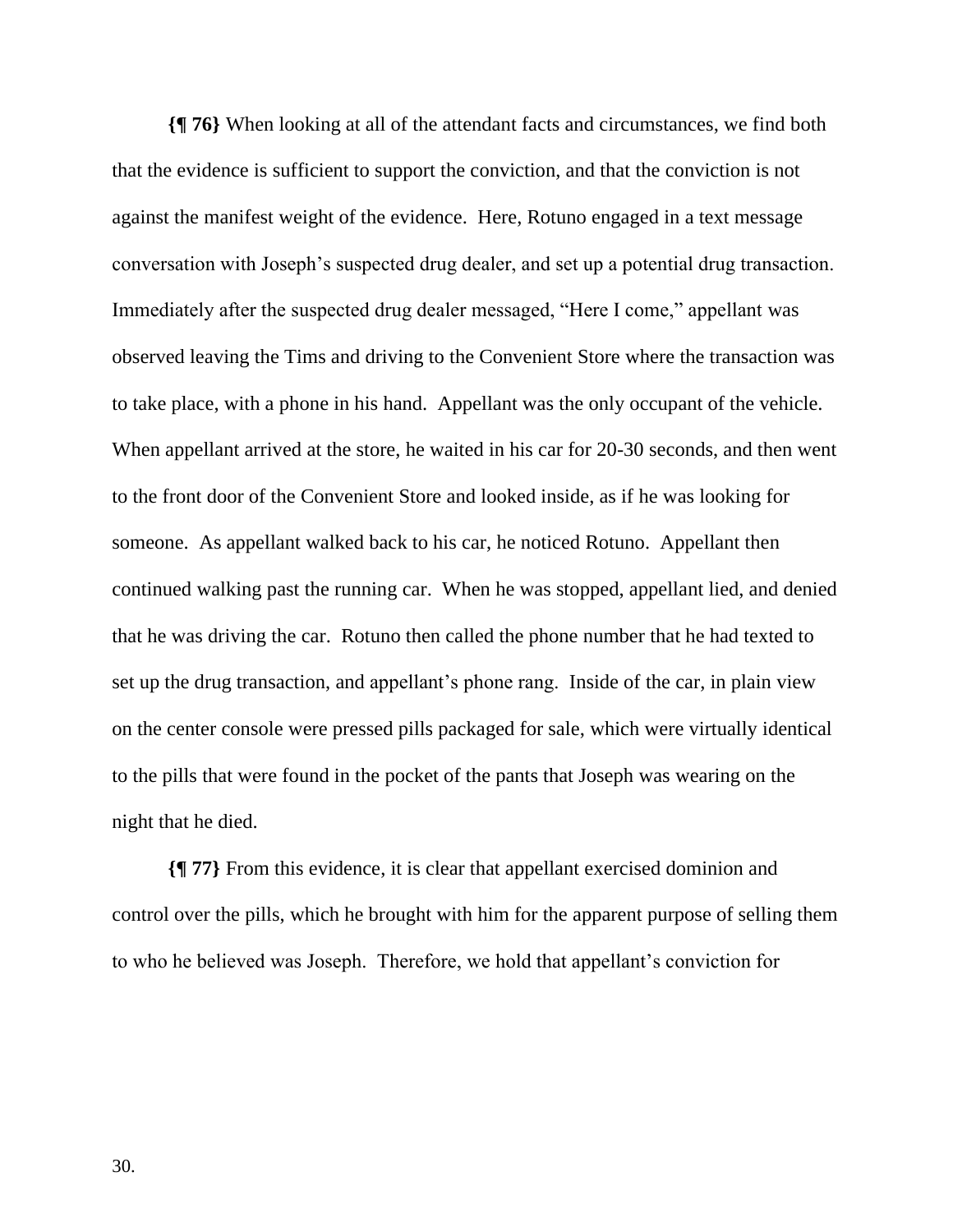possession of drugs is not based on insufficient evidence, nor is it against the manifest weight of the evidence.

**{¶ 78}** Appellant was also convicted of trafficking in drugs in violation of R.C.  $2925.03(A)(1)$ , which states, "No person shall knowingly do any of the following: (1) Sell or offer to sell a controlled substance or a controlled substance analog." Appellant argues that the state did not prove that he sold or offered to sell the drugs because none of the text messages mentioned drugs or an amount of money for a transaction. Moreover, appellant argues that a drug transaction never occurred.

**{¶ 79}** Despite appellant's protestations to the contrary, the text messages in this case do support an offer to sell. The messages identified the drug as "same as last," and identified an amount as \$200. The messages further established a meeting time and location for the transaction. From the context of the messages, the only reasonable conclusion to be drawn is that the parties were organizing a meeting for the purpose of engaging in a drug transaction. No other alternative explanation was given or suggested. This conclusion is confirmed by the fact that appellant arrived at the meeting location with drugs packaged for sale. Therefore, we hold that appellant's conviction for trafficking in drugs is not based on insufficient evidence, nor is it against the manifest weight of the evidence.

**{¶ 80}** Finally, appellant was convicted of corrupting another with drugs in violation of R.C. 2925.02(A)(3), which states, "No person shall knowingly do any of the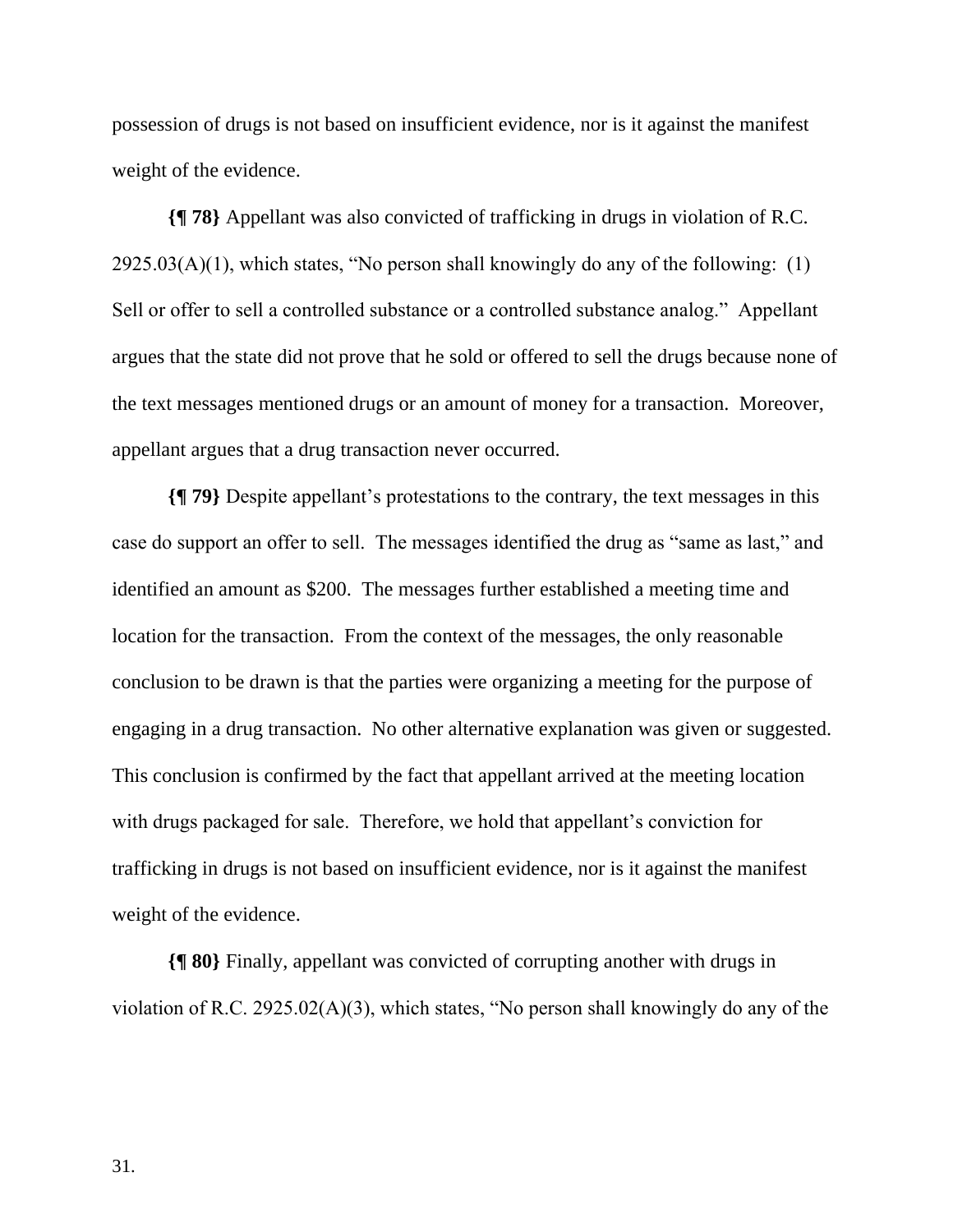following:  $***$  (3) By any means, administer or furnish to another or induce or cause another to use a controlled substance, and thereby cause serious physical harm to the other person, or cause the other person to become drug dependent." Appellant argues that there is no evidence linking drugs sold by him to Joseph's death. Appellant points to the text message sent shortly before Joseph died, where Joseph said "I'mma come meet chu I only need 2 for now." However, after Joseph died, two pills were found in Joseph's pocket. Appellant contends that the state cannot show that Joseph died from pills that were still in his pocket.

**{¶ 81}** Upon review, we find that the evidence is sufficient to support the conviction, and that the conviction is not against the manifest weight of the evidence. Here, although Joseph only mentioned that he needed "2" in his text message, we note that he and appellant spoke on the phone for four minutes. It is not unreasonable to conclude that Joseph messaged appellant stating that he needed drugs because Joseph did not have any at the time. Joseph then obtained the same type of drugs that were found in appellant's car after appellant responded to the request for the "same as last." Finally, Joseph died from fentanyl toxicity shortly after ingesting the drugs, and the pills provided to Joseph from appellant contained fentanyl.

**{¶ 82}** When viewing this evidence in a light most favorable to the prosecution, we find that a rational trier of fact could conclude beyond a reasonable doubt that appellant provided the drugs to Joseph that killed him. Likewise, sitting as a thirteenth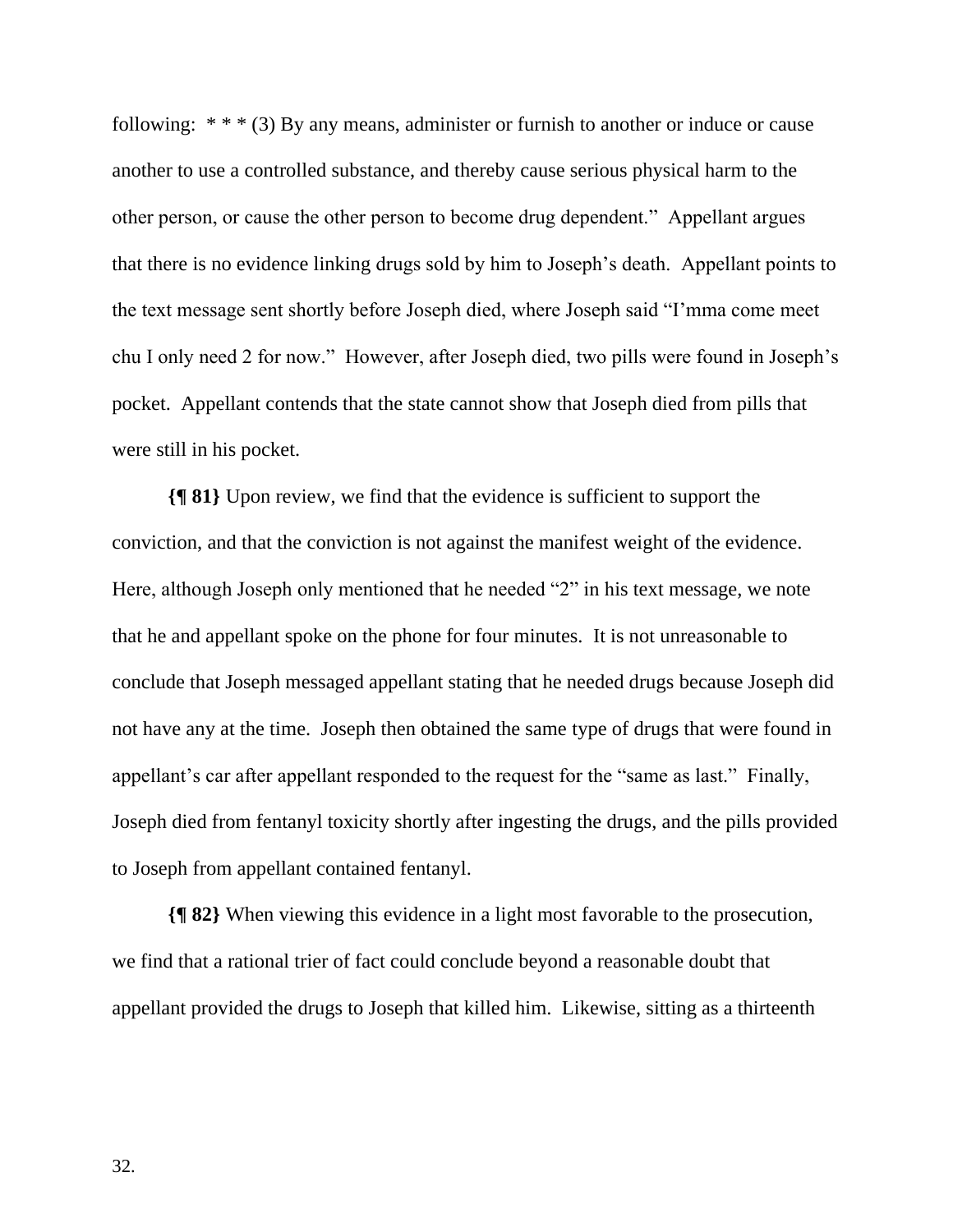juror, we find that the jury did not clearly lose its way and create a manifest miscarriage of justice when it found the same. Therefore, we hold that appellant's conviction for corrupting another with drugs is not based on insufficient evidence, nor is it against the manifest weight of the evidence.

**{¶ 83}** Accordingly, appellant's fifth assignment of error is not well-taken.

## **F. Merger**

**{¶ 84}** Finally, in his first assignment of error, appellant argues that the trial court erred when it failed to merge his convictions for possession of drugs and trafficking in drugs.

**{¶ 85}** The Double Jeopardy Clause of the Fifth Amendment to the United States Constitution protects against, among other things, multiple punishments for the same offense. *State v. Ruff*, 143 Ohio St.3d 114, 2015-Ohio-995, 34 N.E.3d 892, ¶ 10. R.C. 2941.25(A) codifies that protection, and provides, "Where the same conduct by defendant can be construed to constitute two or more allied offenses of similar import, the indictment or information may contain counts for all such offenses, but the defendant may be convicted of only one." We review the trial court's determination under R.C. 2941.25(A) de novo. *State v. Williams*, 134 Ohio St.3d 482, 2012-Ohio-5699, 983 N.E.2d 1245, ¶ 1.

**{¶ 86}** In this case, appellant argues that his convictions for possession of drugs and trafficking in drugs constituted allied offenses of similar import, and should have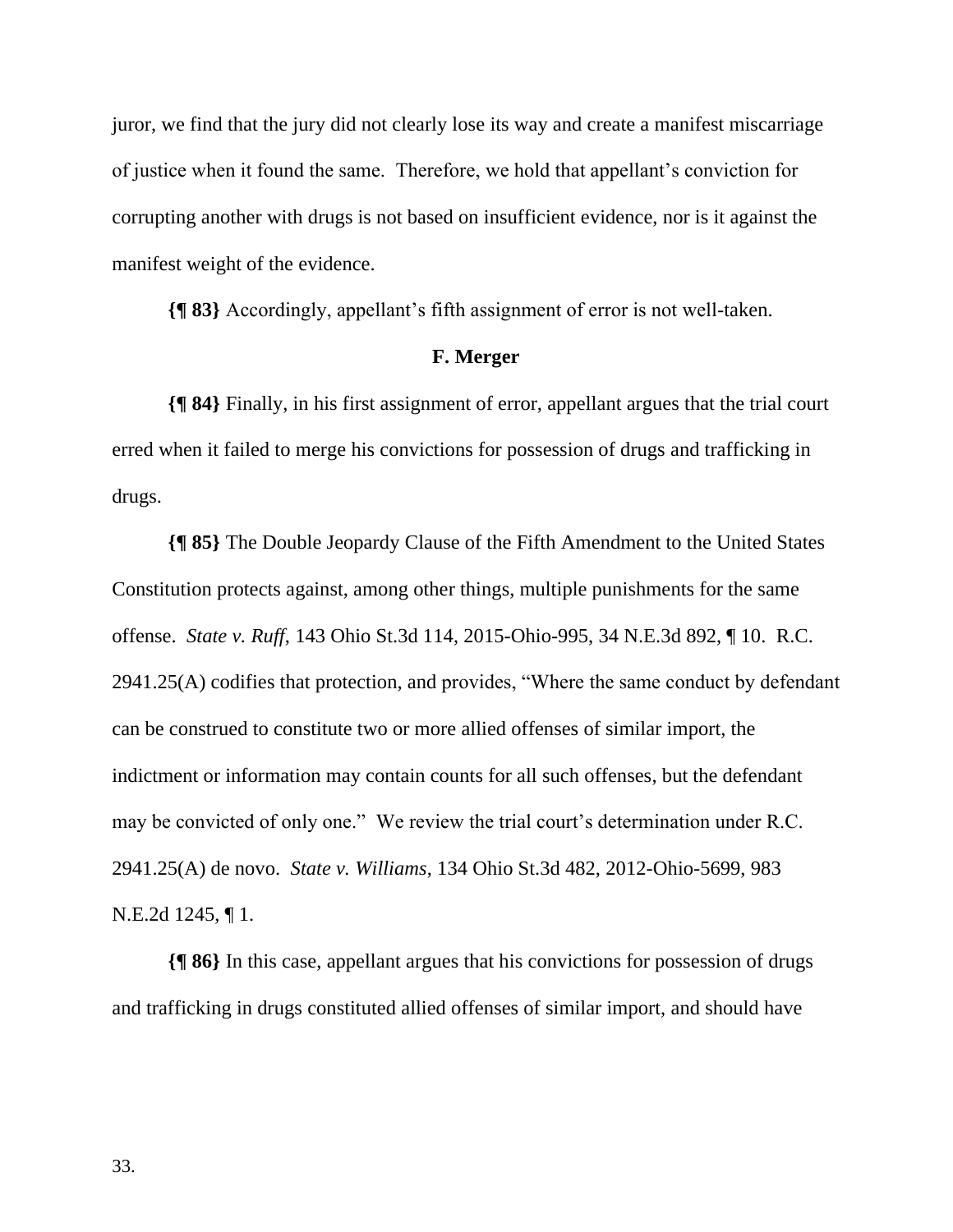been merged at sentencing. The state, for its part, agrees, noting that both convictions involved the same drugs from the same transaction, that there was no evidence appellant intended to retain a portion of the drugs for his own personal use, that the victim of both offenses was society in general, and that the harm from the offenses was not separate and identifiable. We concur, and we hold that the trial court erred when it failed to merge appellant's convictions for possession of drugs and trafficking in drugs.

**{¶ 87}** Accordingly, appellant's first assignment of error is well-taken.

## **IV. Conclusion**

**{¶ 88}** For the foregoing reasons, we find that substantial justice has not been done the party complaining, and the judgment of the Erie County Court of Common Pleas is affirmed, in part, and reversed, in part. Appellant's sentences for possession of drugs and trafficking in drugs are reversed, and the matter is remanded to the trial court for resentencing on those offenses in accordance with this decision. The judgment of the Erie County Court of Common Pleas is affirmed in all other respects. Pursuant to App.R. 24, the parties are ordered to split the costs of this appeal evenly.

> Judgment affirmed, in part, and reversed, in part.

A certified copy of this entry shall constitute the mandate pursuant to App.R. 27. *See also* 6th Dist.Loc.App.R. 4.